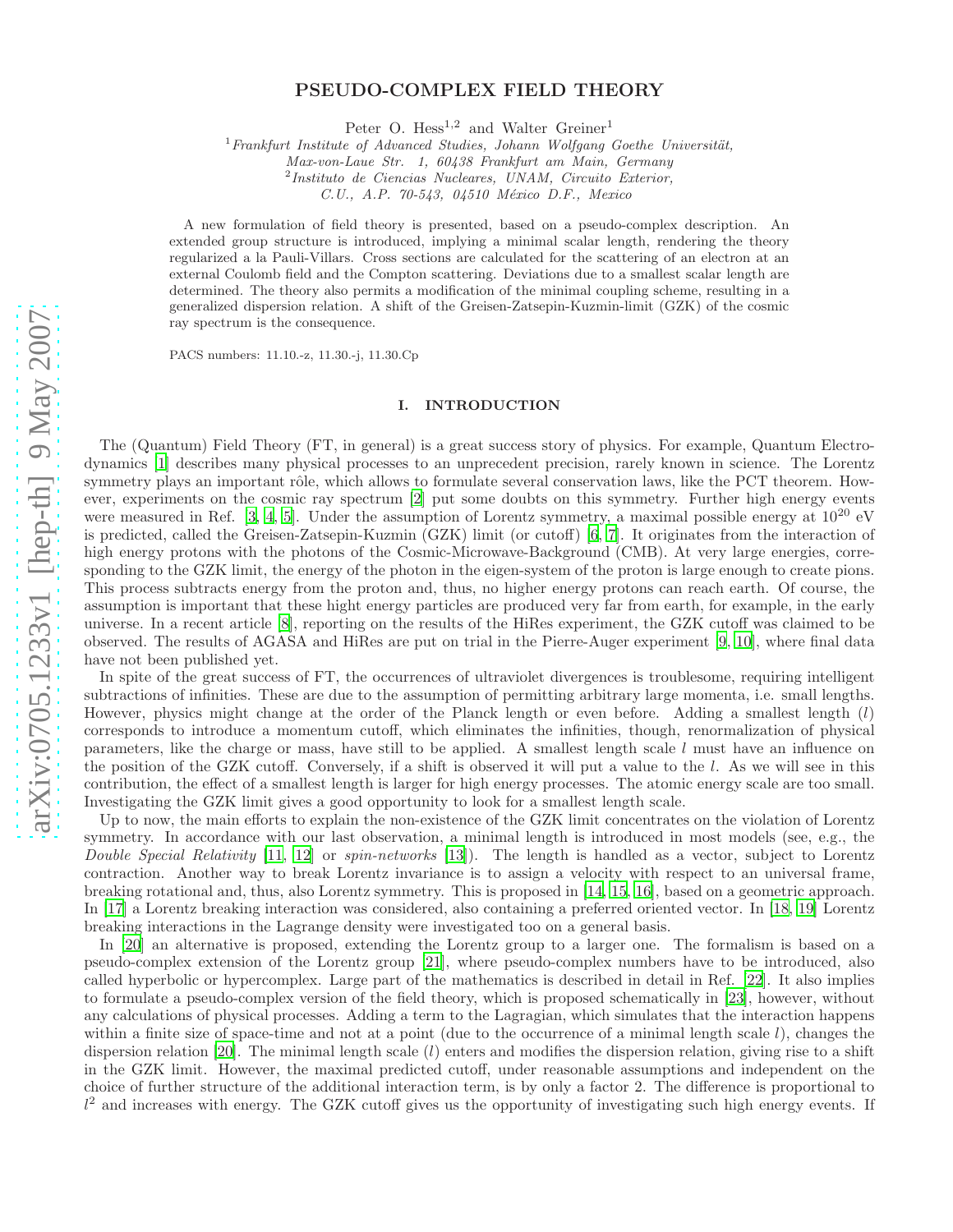# PSEUDO-COMPLEX FIELD THEORY 2

not observed, at least we can obtain an upper limit on the smallest lengthy scale l.

Consequently, the change in the dispersion relation is visible only at high energies, comparable to the GZK scale. At low energies, the dispersion relation is to very high approximation maintained. One may ask however, if the smallest length l may also produce deviations at intermediate energies, for example, in the TeV range, accessible to experiment now. In order to be measurable, we look for differences in the cross section of a particular reaction, of the lowest power in *l* possible.

The advantage of the proposed extended field theory is obvious: All symmetries are maintained and, thus, it permits the calculation of cross sections as we are used to. Still, an invariant length scale appears, rendering the theory regularized and reflecting the deviation of the space-time structure at distances of the order of the Planck length.

The main objective of this paper is to formulate the pseudo-complex extension of the standard field theory (SFT). For the extension we propose the name *Pseudo-Complex Field Theory* (PCFT). First results are reported in [\[20\]](#page-27-19).

The structure of the paper is as follows: In section 2 the pseudo-complex numbers are introduced and it is shown how to perform calculations, like differentiation and integration. This section serves as a quick reference guide to the reader unfamiliar with the concept of pseudo-complex numbers. In section 3 the pseudo-complex Lorentz and Poincaré groups are discussed. The representations of the pseudo-complex Poincaré group are indicated. Section 4 introduces a modified variational procedure, required in order to obtain a new theory and not two separated old ones. The language is still classical. As examples, scalar and Dirac fields are discussed and an extraction procedure, on how to obtain physical observables, is constructed and at the end formally presented. Section 5 is dedicated to the symmetry properties of the PCFT. Finally, in section 6 the quantization formalism is proposed. In section 7 a couple of cross sections are calculated within the PCFT: i) The dispersion of a charged particle at a Coulomb field and ii) the Compton scattering. One could also consider high precision measurements, like the Lamb shift and the magnetic moment of the electron. These, however, require higher order Feynman diagrams, which will explode the scope of the present paper. This will be investigated in a future article. The language will be within Quantum Electrodynamics and effects from the electro-weak unification will be discarded, for the moment. In section 8 we will show some relations to geometric approaches, which also contain a scalar length parameter. The results of this section will give important implications for the topic treated in Section 9, where the theory is extended such that the GZK limit is shifted. Finally, section 10 contains the conclusions and an outlook.

The paper contains at the beginning an explanatory part of a work already published [\[21,](#page-27-20) [22,](#page-27-21) [23,](#page-27-22) [24,](#page-27-23) [25\]](#page-27-24), however, in a quite dense form. Parts, published in [\[21,](#page-27-20) [23](#page-27-22), [24](#page-27-23), [25\]](#page-27-24), had to be revised and inconsistencies, physical and mathematical ones, were corrected. It also contains new contributions to the pseudo-complex formulation. The main motivation is to make this contribution self-contained and to expand the very short presentations, given in several different contributions of the pseudo-complex formulation, such that the reader appreciates the global context. The new and additional contributions can be found in the mathematical part, to the representation theory, how to extract physical observables (like cross sections), the quantization procedure and the calculation of cross sections.

## II. PSEUDO-COMPLEX NUMBERS AND DERIVATIVES

The pseudo-complex numbers, also known as hyperbolic [\[22](#page-27-21)] or hypercomplex [\[26\]](#page-27-25), are defined via

$$
X = x_1 + I x_2 \quad , \tag{1}
$$

with  $I^2 = 1$ . This is similar to the common complex notation except for the different behavior of I. An alternative presentation is to introduce

$$
\sigma_{\pm} = \frac{1}{2} (1 \pm I) \tag{2}
$$

with

$$
\sigma_{\pm}^2 = 1 \quad , \sigma_{+}\sigma_{-} = 0 \quad . \tag{3}
$$

The  $\sigma_{\pm}$  form a zero divisor basis, with the zero divisor defined by  $\mathbf{P}^0 = \mathbf{P}^0_+ \cup \mathbf{P}^0_-,$  with  $\mathbf{P}^0_{\pm} = \{X = \lambda \sigma_{\pm} | \lambda \in \mathbf{R} \}.$ This basis is used to rewrite the pseudo-complex numbers as

$$
X = X_+ \sigma_+ + X_- \sigma_- \quad , \tag{4}
$$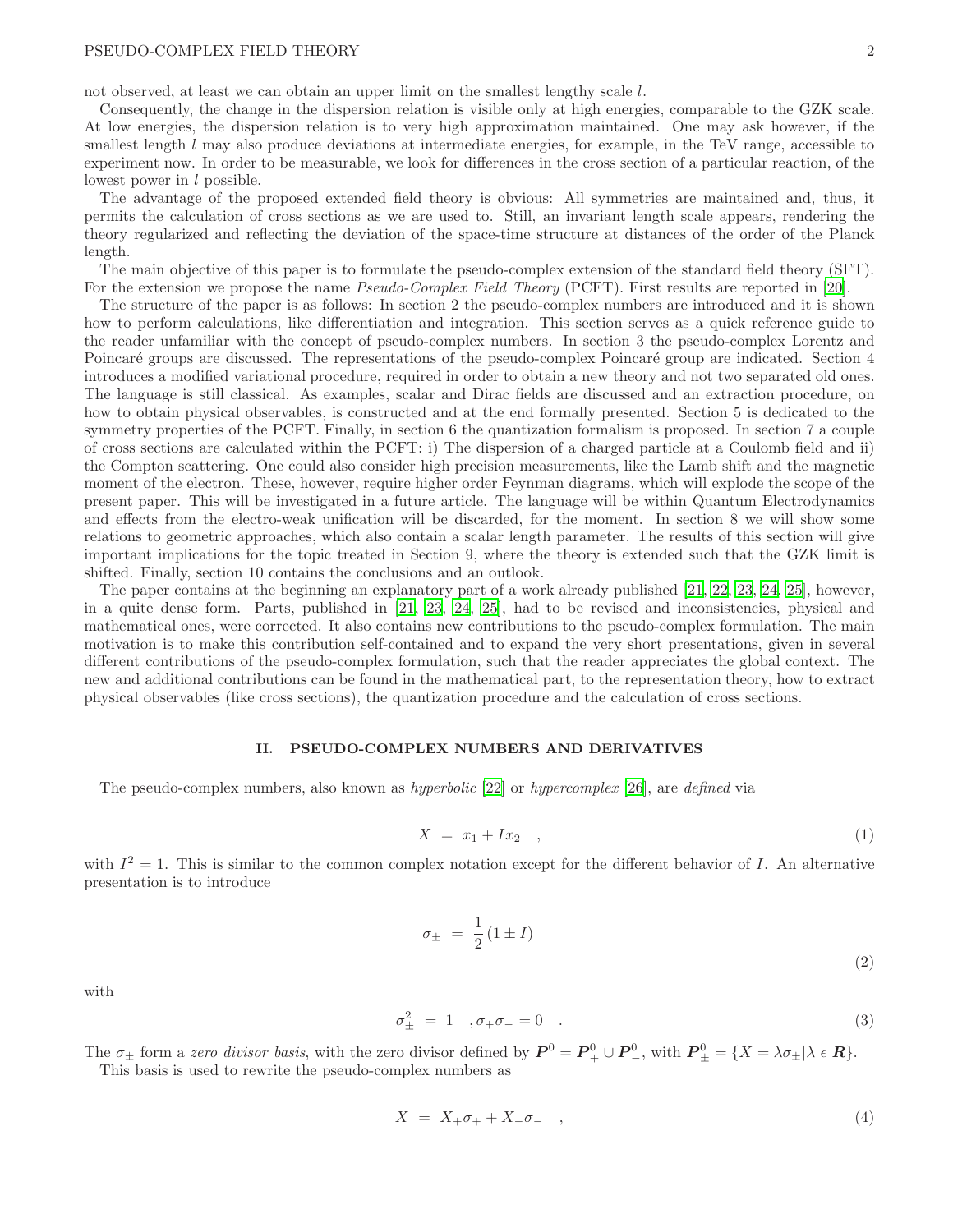with

$$
X_{\pm} = x_1 \pm x_2 \quad . \tag{5}
$$

The set of pseudo-complex numbers is denoted by  $P = \{X = x_1 + Ix_2 | x_1, x_2 \in \mathbb{R}\}.$ The pseudo-complex conjugate of a pseudo-complex number is

$$
X^* = x_1 - Ix_2 = X_+ \sigma_- + X_- \sigma_+ \quad . \tag{6}
$$

We use the notation with a star for the pseudo-complex conjugate and a bar  $(\bar{X})$  to denote the usual complex conjugate, i.e, the pseudo-real and pseudo-imaginary part can also be complex, though, in this section we assume that they are real for didactical reasons. The norm square of a pseudo-complex number is given by

$$
|X|^2 = XX^* = x_1^2 - x_2^2 \quad . \tag{7}
$$

There are three different possibilities:

$$
x_1^2 - x_2^2 > 0 \t , \t "space like"x_1^2 - x_2^2 < 0 \t , \t "time like"x_1^2 - x_2^2 = 0 \t , \t "light cone" \t , \t (8)
$$

where the notation in "..." stays for the analogy to the structure of the 1+1-dimensional Minkowski space. In each subsection, a different parametrization of the pseudo-complex sector can be applied [\[21](#page-27-20), [27](#page-27-26)]. i) Positive norm:

The presentation of a pseudo-complex number is very analogous to the usual complex one

$$
X = Re^{I\phi} = R(\cosh(\phi) + I\sinh(\phi))
$$

with

$$
x_1 = R \cosh(\phi) \quad , \quad x_2 = R \sinh(\phi) \quad . \tag{10}
$$

The inverse relation is given by

$$
R = \pm \sqrt{x_1^2 - x_2^2}
$$
  
\n
$$
\tanh(\phi) = \frac{x_2}{x_1} \tag{11}
$$

There are two cases:  $R > 0$  and  $R < 0$ , corresponding to the "right" and "left" cone, respectively. Constant R corresponds to hyperboloids either on the right or left cone. ii) Negative norm:

The only difference is an additional  $I$  in the parametrization of the pseudo-complex number, i.e.,

$$
X = R I e^{I\phi} = R(I \cosh(\phi) + \sinh(\phi))
$$

with

$$
x_2 = R \cosh(\phi) \quad , \quad x_1 = R \sinh(\phi) \quad . \tag{13}
$$

The inverse transformation is

(9)

(12)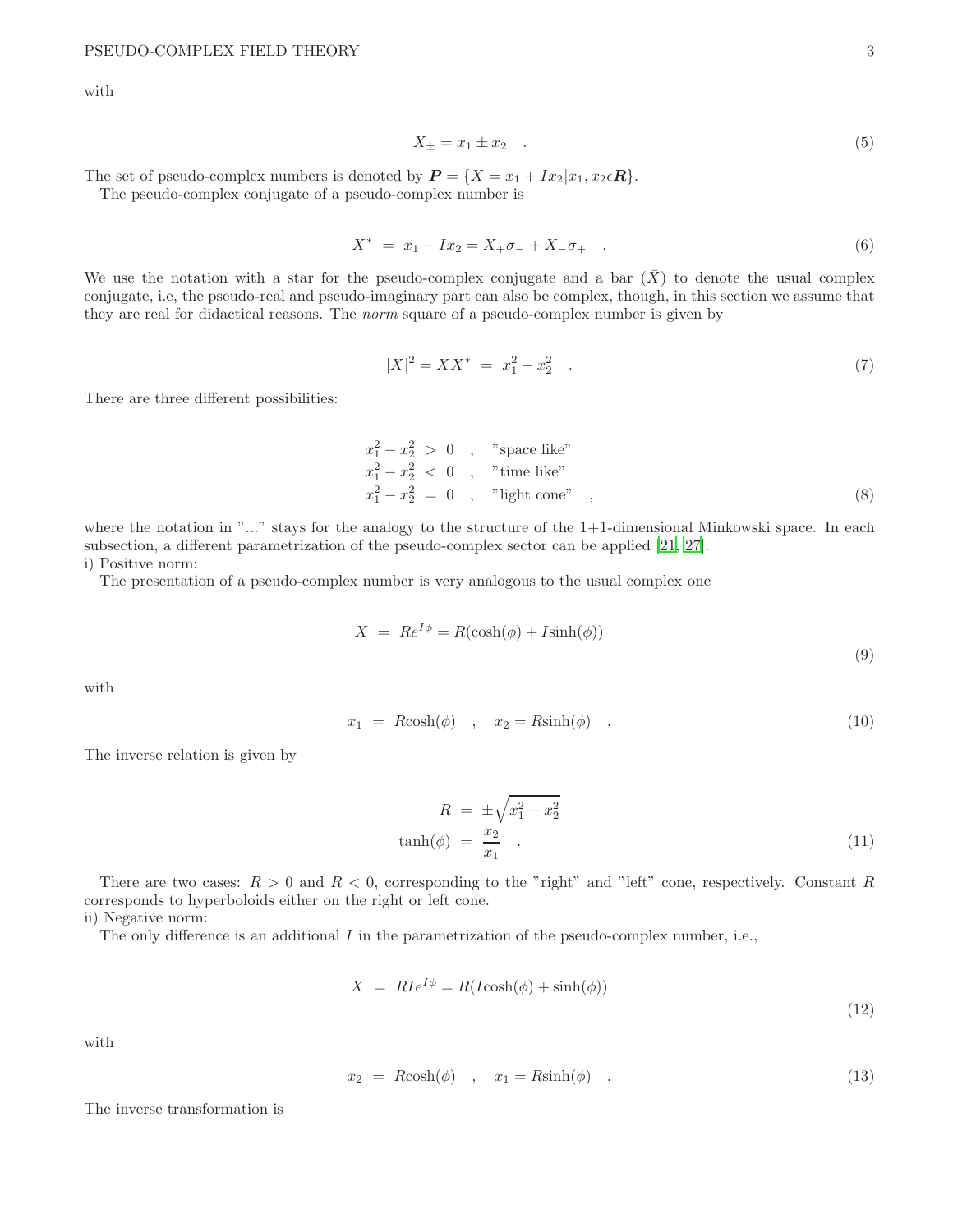

<span id="page-3-0"></span>FIG. 1: Illustration of the pseudo-complex plane for the variable  $X = X_1 + IX_2 = X_+\sigma_+ + X_-\sigma_-.$  The horizontal and vertical line correspond to the pseudo-real and pseudo-imaginary axes, respectively. The diagonal lines represent the zero divisor branch.

$$
R = \pm \sqrt{x_2^2 - x_1^2}
$$
  
\n
$$
\tanh(\phi) = \frac{x_1}{x_2} \tag{14}
$$

There are two cases:  $R > 0$  and  $R < 0$ , corresponding to the "upper" and "lower" cone, respectively. Constant R corresponds to either hyperboloids on the upper or lower cone.

iii) Zero norm:

The parametrization is given by

$$
X = \lambda \frac{1}{2} (1 \pm I) = \lambda \sigma_{\pm}
$$
\n(15)

With  $X^*X = 0$  it satisfies the condition for the zero norm.

In the  $(x_1, x_2)$  plane, this subspace is represented by diagonal lines, which depict the zero divisor branch.

The different sectors are illustrated in Fig. [1.](#page-3-0)

As can be seen, the structure of the space is very similar to the one of the Minkowski space. In fact, the structure corresponds to the group  $O(1, 1)$ .

A useful rule of any function  $F(X)$ , which is expanded into a Taylor series, can be written as

$$
F(X) = F(X_+) \sigma_+ + F(X_-) \sigma_- \tag{16}
$$

and a product of two functions  $F(X)$  and  $G(X)$  satisfies

$$
F(X)G(X) = F(X_+)G(X_+) \sigma_+ + F(X_-)G(X_-) \sigma_- \quad . \tag{17}
$$

This is proved, using  $\sigma_{\pm}^2 = 1$  and  $\sigma_{+}\sigma_{-} = 0$  and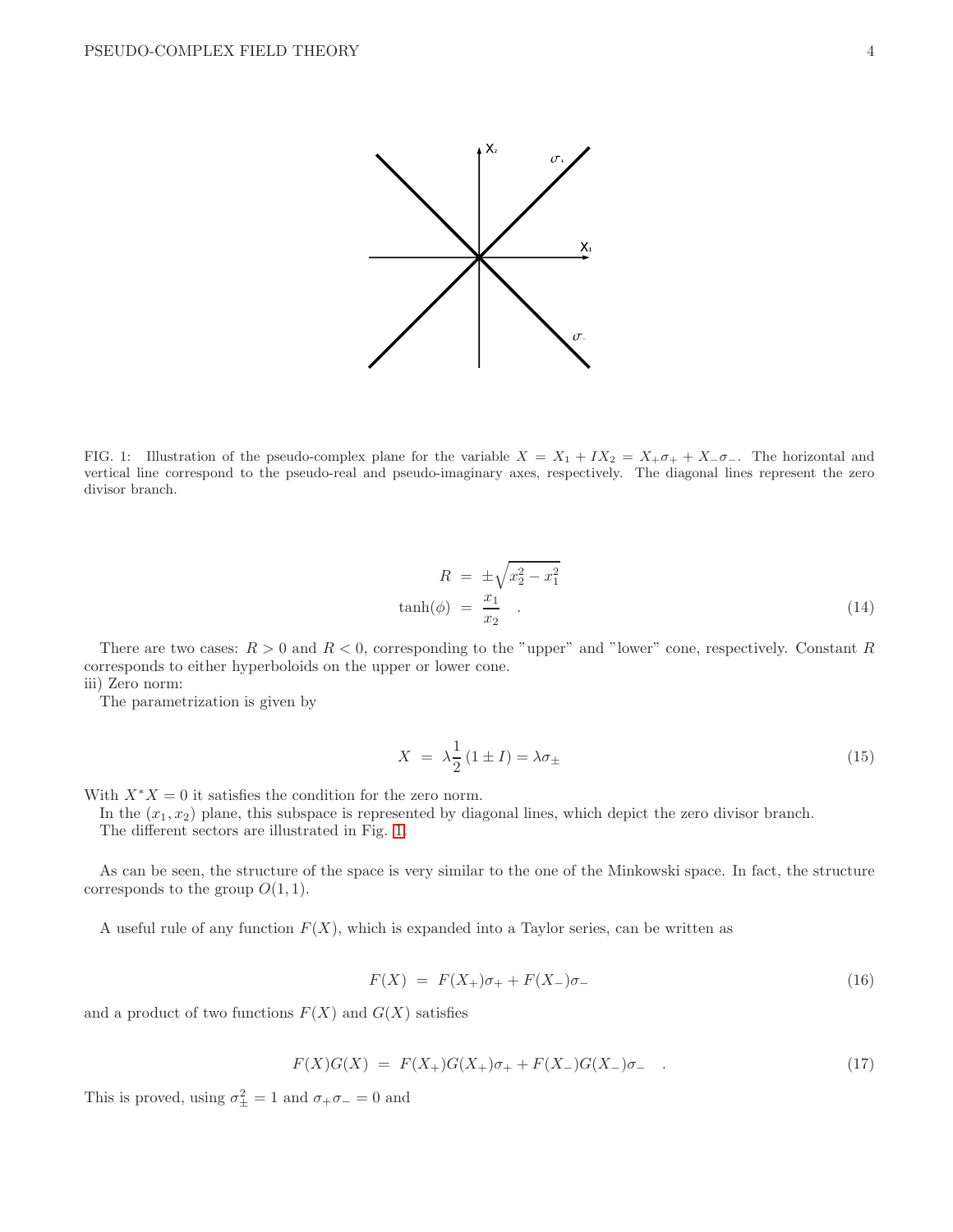$$
X^n = (X_+\sigma_+ + X_-\sigma_-)^n
$$
  
=  $X_+^n\sigma_+ + X_-^n\sigma_-$ , (18)

for arbitrary n (note, that  $\sigma_{\pm}^n = \sigma_{\pm}$ , for all n). As an example, we have

$$
e^X = e^{X_+} \sigma_+ + e^{X_-} \sigma_- \quad . \tag{19}
$$

# A. Differentiation

A function  $f(X) = f_1(X) + If_2(X)$  is called pseudo-complex differentiable if it fulfills the *pseudo*-Cauchy-Riemann equations

$$
\partial_1 f_1 = \partial_2 f_2 \n\partial_2 f_1 = \partial_1 f_2 , \qquad (20)
$$

with  $\partial_k = \frac{\partial}{\partial x_k}$ . This definition of a derivative is completely analogous to the one with the usual complex numbers (see, e.g., [\[28\]](#page-27-27)). It leads to the following expression for the pseudo-complex derivative:

$$
\frac{D}{DX} = \frac{1}{2}(\partial_1 + I\partial_2)
$$
  
=  $\frac{1}{2}[(\partial_1 + \partial_2)\sigma_+ + (\partial_1 - \partial_2)\sigma_-]$   
=  $\partial_+\sigma_+ + \partial_-\sigma_-$  (21)

Care has to be taken with the zero divisor branch  $P^0$  (see definition above). Pseudo-complex derivatives are only defined outside this branch, leading to a separation between areas of different norm. Functions can, therefore, only be expanded in a Taylor series within each sector.

Using the analogy to the usual complex numbers, we could write  $dX$  instead of  $DX$ , etc., keeping in mind that we deal with a pseudo-complex derivative. Nevertheless, for the moment we keep this notation. All what we have to remember is that the rules are similar, e.g.  $\frac{D(X^n)}{DX} = nX^{n-1}$ .

A function in X is called *pseudo-holomorph* in X, when it is differentiable in a given area around X, just similar to the definition of normal complex functions.

The extension to a derivative with more than one dimension index is direct, i.e.,

$$
\frac{D}{DX^{\mu}} = \frac{1}{2}(\partial_{1,\mu} + I\partial_{2,\mu})
$$
 (22)

The derivative can also be extended to fields (in the sense as described in any text book on Classical Mechanics discussing the continuous limit [\[29\]](#page-27-28). A functional derivative with respect to a pseudo-complex field  $\Phi_r = \phi_{1,r} + I\phi_{2,r}$  $(r = 1, 2, ...)$  is given by

$$
\frac{D}{D\Phi_r(X)} = \frac{1}{2} \left( \frac{\partial}{\partial \Phi_{1,r}(X)} + I \frac{\partial}{\partial \Phi_{2,r}(X)} \right) \quad . \tag{23}
$$

Similarly defined are functional derivatives with respect to  $D_\mu \Phi_r$ . For example the derivative of  $D_\nu \Phi(X)D^\nu \Phi(X)$ with respect to  $D_{\mu}\Phi(X)$  gives

$$
\frac{D_{\nu}\Phi(X)D^{\nu}\Phi(X)}{D_{\mu}\Phi(X)} = 2D^{\mu}\Phi(X) . \qquad (24)
$$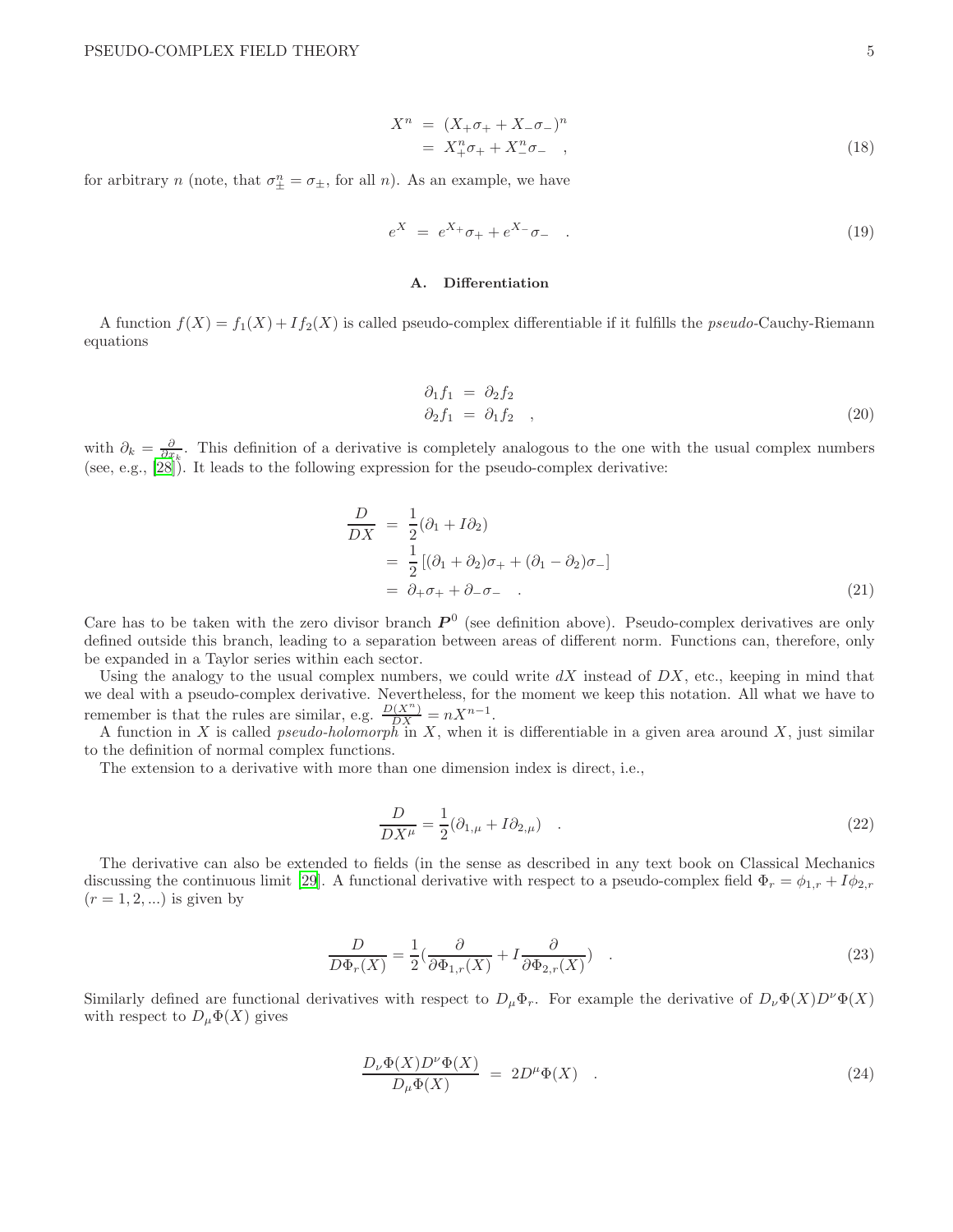## B. Integration

In general, we have to provide a *curve*  $X(t) = x_1(t) + Ix_2(t)$ , with t being the curve parameter, along which we would like to perform the integration. A pseudo-complex integral can be calculated via real integrals (as for the normal complex case):

$$
\int F(X)dX = \int dt \left(\frac{dx_1}{dt} + I\frac{dx_2}{dt}\right) F(X(t)) \quad . \tag{25}
$$

However, no residual theorem exists. Thus, the structure of pseudo-complex numbers is very similar to the usual complex ones but not completely, due to the appearance of the zero divisor branch. This reflects the less stringent algebraic structure, i.e., that the pseudo-complex numbers are not a field but a ring.

#### C. Pseudo-complex Fourier integrals

In d-dimensions, the Fourier transform of a function  $F(X)$  and its inverse can be defined via

$$
F(X) = \frac{1}{(2\pi)^{\frac{d}{2}}} \int d^d P \tilde{F}(P) e^{iP \cdot X}
$$
  

$$
\tilde{F}(P) = \frac{I^{n_2}}{(2\pi)^{\frac{d}{2}}} \int d^d X F(X) e^{-iP \cdot X} ,
$$
 (26)

with both X and P in general pseudo-complex,  $P \cdot X = (P^{\mu} X_{\mu})$  and  $n_2$  being the number of integrations in the "time-like" sector. Here, we restrict to straight lines in either the "space-like" or "time-like" sector. Straight lines in the "space-like" sector (here, for example of the coordinate X) are parametrized as:  $X = \text{R}exp(I\phi_0)$  ( $\phi_0 = \text{const}$ ). For the integration in the "time-like" sector we have  $X = \text{I} \text{R} \exp(\text{I} \pi_0)$ .

With this definition of the Fourier transform, in 1-dimension, the δ-function is given by

$$
\tilde{\delta}(X - Y) = \frac{1}{2\pi} \int dP e^{iP(X - Y)} \n= I^{\xi} (\delta(X_{+} - Y_{+})\sigma_{+} + \delta(X_{-} - Y_{-})\sigma_{-}) ,
$$
\n(27)

with  $\xi = 0$  if the integration along a straight line is performed in the "space-like" sector and it is equal to 1 if the integration is performed along a line in the "time-like" sector. For a more detailed description, consult Appendix A.

## III. PSEUDO-COMPLEX LORENTZ AND POINCARE GROUPS ´

Finite transformations in the pseudo-complex extension of the Lorentz group are given by  $exp(i\omega_{\mu\nu}\Lambda^{\mu\nu})$ , where  $\omega_{\mu\nu}$ is a pseudo-complex group parameter  $(\omega_{\mu\nu}^{(1)} + I\omega_{\mu\nu}^{(2)})$  and  $\Lambda^{\mu\nu}$  are the generators [\[30,](#page-27-29) [31\]](#page-27-30). The finite transformation with pseudo-complex parameters form the pseudo-complex Lorentz group  $SO_{\mathbf{P}}(1,3)$ .

When acting on functions in the pseudo-complex coordinate variable  $X^{\mu}$ , the representation of the generators of the Lorentz group is, using as the momentum operator  $P^{\mu} = \frac{1}{i}D^{\mu}$   $(=P_1^{\mu} + IP_2^{\mu} = P_+^{\mu} \sigma_+ + P_-^{\mu} \sigma_-)$ , in the two possible representations:

$$
\begin{aligned}\n\Lambda^{\mu\nu} &= X^{\mu}P^{\mu} - X^{\nu}P^{\mu} \\
&= \Lambda^{\mu\nu}_{+}\sigma_{+} + \Lambda^{\mu\nu}_{-}\sigma_{-} \quad ,\n\end{aligned} \tag{28}
$$

with

$$
\Lambda_{\pm}^{\mu\nu} = X_{\pm}^{\mu} P_{\pm}^{\mu} - X_{\pm}^{\nu} P_{\pm}^{\mu} \quad . \tag{29}
$$

The pseudo-complex Poincaré group is generated by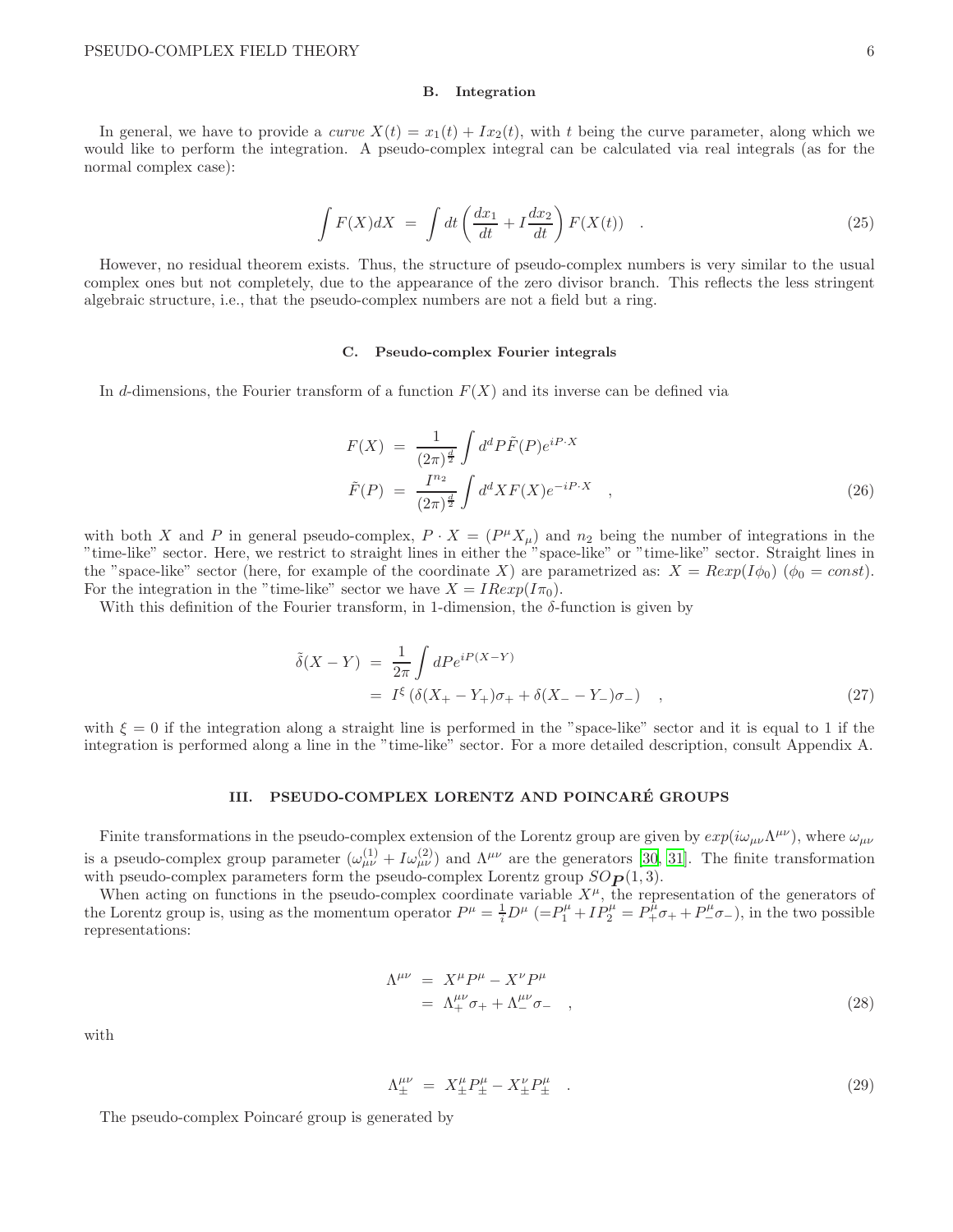$$
P^{\mu} = iD^{\mu} = i\frac{D}{DX_{\mu}} = P^{\mu}_{+}\sigma_{+} + P^{\mu}_{-}\sigma_{-}
$$
  
\n
$$
\Lambda^{\mu\nu} = \Lambda^{\mu\nu}_{+}\sigma_{+} + \Lambda^{\mu\nu}_{-}\sigma_{-} , \qquad (30)
$$

with  $P_{\pm}^{\mu} = P_1^{\mu} \pm P_2^{\mu}$ .

As before, finite transformations of the pseudo-complex Poincaré group are given by  $exp(i\omega_{+} \cdot L_{+})\sigma_{+} + exp(i\omega_{-} \cdot L_{+})\sigma_{+}$  $(L_-\sigma_-)$ , with  $(\omega_{\pm} \cdot L_{\pm}) = \omega_{\pm,i} L_{\pm}^i$ ,  $L_{\pm}^i$  being either  $\Lambda_{\pm}^{\mu\nu}$  or  $P_{\pm}^{\mu}$ , and in general distinct pseudo-real group parameters  $\omega_{+,i}$  and  $\omega_{-,i}$ . Only when  $\omega_{-,i} = \omega_{+,i}$  the group parameters  $\omega_i$  are pseudo-real and standard Lorentz group is recovered.

A Casimir of the pseudo-complex Poincaré group is

$$
P^2 = P_{\mu}P^{\mu} = \sigma_{+}P_{+}^2 + \sigma_{-}P_{-}^2 \quad . \tag{31}
$$

Its eigenvalue is  $M^2 = \sigma_+ M_+^2 + \sigma_- M_-^2$ , i.e., a pseudo-complex mass associated to each particle. The Pauli-Ljubanski vector is given by [\[30\]](#page-27-29)

$$
W_{\mu} = -\frac{1}{2} \epsilon_{\mu\gamma\alpha\beta} P^{\gamma} \Lambda^{\alpha\beta}
$$
  
=  $W_{\mu+}\sigma_{+} + W_{\mu-}\sigma_{-}$  (32)

The  $\sigma_{\pm}$  parts of this vector are

$$
W_{\mu \pm} = -\frac{1}{2} \epsilon_{\mu \gamma \alpha \beta} P_{\pm}^{\gamma} \Lambda_{\pm}^{\alpha \beta} \quad . \tag{33}
$$

Thus, two mass scales are associated to a particle, namely  $M_+$  and  $M_-$ , which are in general different. Its interpretation will be discussed below.

## A. Interpretation of a pseudo-complex transformation

In this subsection the effect of a transformation with pseudo-imaginary group parameters is revisited. The first steps towards an extraction procedure, on how to obtain physically observable numbers, are presented. Step by step, this will be complemented to a final extraction procedure. Later, in section 4.4, all building blocks are united and a formal justification will be given.

A finite transformation of the pseudo-complex Lorentz group is expressed by  $exp(i\omega_{\mu\nu}\Lambda^{\mu\nu}) = exp(i\omega \cdot \Lambda)$ , where  $\omega_{\mu\nu}$  is pseudo-complex. In order to study the effect of a pseudo-complex transformation, it suffices to restrict to a purely pseudo-imaginary  $\omega_{\mu\nu} \to I\omega_{\mu\nu}$ , where we extracted the I. Thus, a finite transformation is given by

$$
\begin{aligned}\n\Lambda_{\mu}^{\ \nu} &= \exp(iI\omega \cdot \Lambda) \\
&= \Lambda_{1,\mu}^{\ \ \nu} + I\Lambda_{2,\mu}^{\ \ \nu} \n\end{aligned} \n\tag{34}
$$

were the transformation is divided into its pseudo-real and pseudo-imaginary components. The pseudo-real part can again be associated to a standard Lorentz transformation.

Now, let us consider a co-moving four-bein along the world-line of the observer. The unit vectors are denoted by  $e_\mu$ . Applying to it the pseudo-complex transformation leads to new, now pseudo-complex, unit vectors  $E_\mu$ , which are related to the old ones via

$$
E_{\mu} = \Lambda_{1,\mu}^{\ \ \nu} e_{\nu} + l I \Omega_{\mu}^{\ \ \nu} e_{\nu} \quad , \tag{35}
$$

with

$$
\Omega_{\mu}^{\ \nu} = \frac{1}{l} (\Lambda_1^{-1})_{\mu}^{\ \lambda} (\Lambda_2)_{\lambda}^{\ \nu} \quad . \tag{36}
$$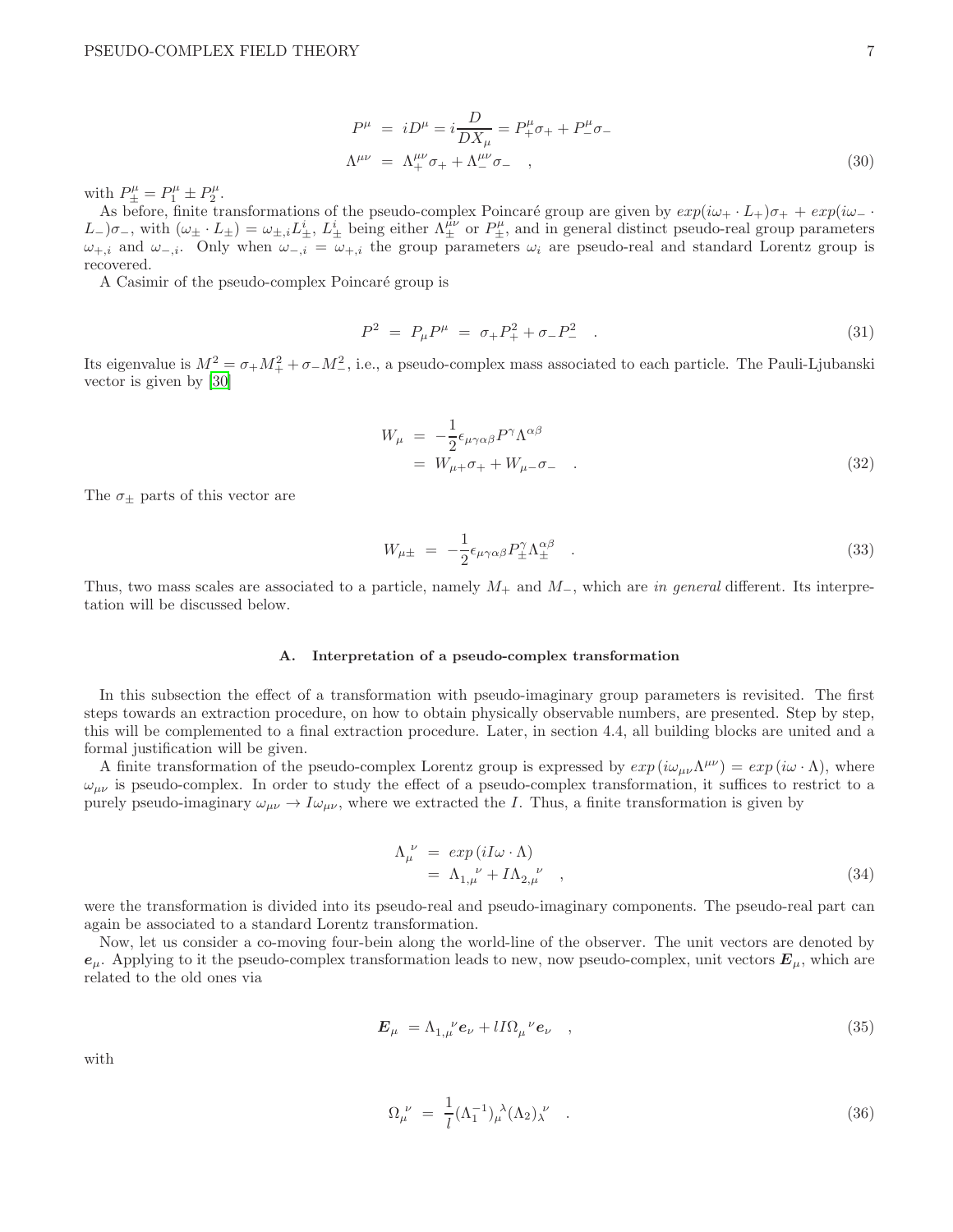It is straight forward to show that the following symmetry properties hold

<span id="page-7-1"></span>
$$
(\Lambda_1)_{\mu\nu} = (\Lambda_1)_{\nu\mu} \n\Omega_{\mu\nu} = -\Omega_{\nu\mu} .
$$
\n(37)

Let us consider as a particular transformation the boost in direction 1, the presence of the I requires a pseudoimaginary angle  $I\phi$  of the boost. Using  $\cosh(I\phi) = \cosh(\phi)$  and  $\sinh(I\phi) = I\sinh(\phi)$ , the transformation acquires the form

<span id="page-7-0"></span>
$$
\Lambda = \begin{pmatrix} \cosh(\phi) & I \sinh(\phi) & 0 & 0 \\ I \sinh(\phi) & \cosh(\phi) & 0 & 0 \\ 0 & 0 & 1 & 0 \\ 0 & 0 & 0 & 1 \end{pmatrix} .
$$
 (38)

With Eq.  $(38)$  this gives the relation for the relevant components

<span id="page-7-2"></span>
$$
\Omega_0^0 = \Omega_1^1 = 0
$$
  
\n
$$
\Omega_0^1 = \Omega_1^0 = \frac{1}{l} \tanh(\phi) , \qquad (39)
$$

where the matrix element  $\Omega_0^1$  describes the acceleration of the particle. Lowering the indices reproduces the required symmetry properties of Eq. [\(37\)](#page-7-1). As a special case, consider  $(\Lambda_1)_{\mu}^{\nu} = \delta_{\mu}^{\nu}$ . The four-bein vectors acquire the form

<span id="page-7-3"></span>
$$
E_{\mu} = e_{\mu} + l I \Omega_{\mu}^{\nu} e_{\nu}
$$
  
=  $e_{\mu} + l I \frac{de_{\mu}}{d\tau}$ , (40)

where  $\tau$  is the eigen-time. The pseudo-imaginary component describes the changes of the four-bein vectors with time, i.e., for the 0-component it gives the acceleration, described by the Frenet-Serret tensor  $\Omega^{\nu}_{\mu}$ , of the co-moving system along the world line of the observer. The form of  $\Omega^{\nu}_{\mu}$  implies a maximal value for the acceleration (see Eq. [\(39\)](#page-7-2)) which is, using the limit  $tanh(\phi) \rightarrow 1$  for  $\phi \rightarrow \infty$ ,

$$
\Omega_0^1 = \frac{1}{l} \tanh(\phi) \le \frac{1}{l} \quad . \tag{41}
$$

In conclusion, the pseudo-imaginary component of the group parameter results in the appearance of a maximal acceleration and, thus, the theory contains a minimal length scale. Which value this l acquires, cannot be decided yet. We will see that it should be of the order of the Planck length. Important to note is that  $l$  is a scalar parameter which is not subject to a Lorentz contraction.

When transformations of  $\Lambda_{kl}$ , with  $k, l = 1, 2, 3$  are considered, the transformed systems correspond to rotating ones [\[27\]](#page-27-26).

Equation [\(40\)](#page-7-3) suggests to propose as a new coordinate

<span id="page-7-4"></span>
$$
X^{\mu} = x^{\mu} + lI \frac{dx^{\mu}}{d\tau}
$$
  

$$
x^{\mu} + lI u^{\mu} \qquad (42)
$$

with  $\tau$  the eigen-time and  $u^{\mu}$  as the four-velocity of the observer. In general, the  $X_1^{\mu}$  and  $X_2^{\mu}$  in  $X^{\mu} = X_1^{\mu} + I X_2^{\mu}$  are linear independent. Eq. [\(42\)](#page-7-4) proposes to fix the pseudo-imaginary component, when mapped to a physical system, using this geometrical argument.

The pseudo-imaginary component of  $P^{\mu}$  allows the following interpretation: When we apply a finite transformation  $exp(ilIb<sub>\mu</sub>P<sup>\mu</sup>)$  to  $X^{\mu}$ , which is pseudo-imaginary as in the former case, it only affects the pseudo-imaginary component of  $X^{\mu}$ , namely  $u^{\mu} \to l(u^{\mu} + b^{\mu})$ . This action changes the four-velocity and, thus, corresponds to an acceleration. Therefore, we can associate to the pseudo-imaginary part of the translation operator an accelerations, too. This will play an important role in sections 8 and 9, when a modified procedure is proposed on how to extract physically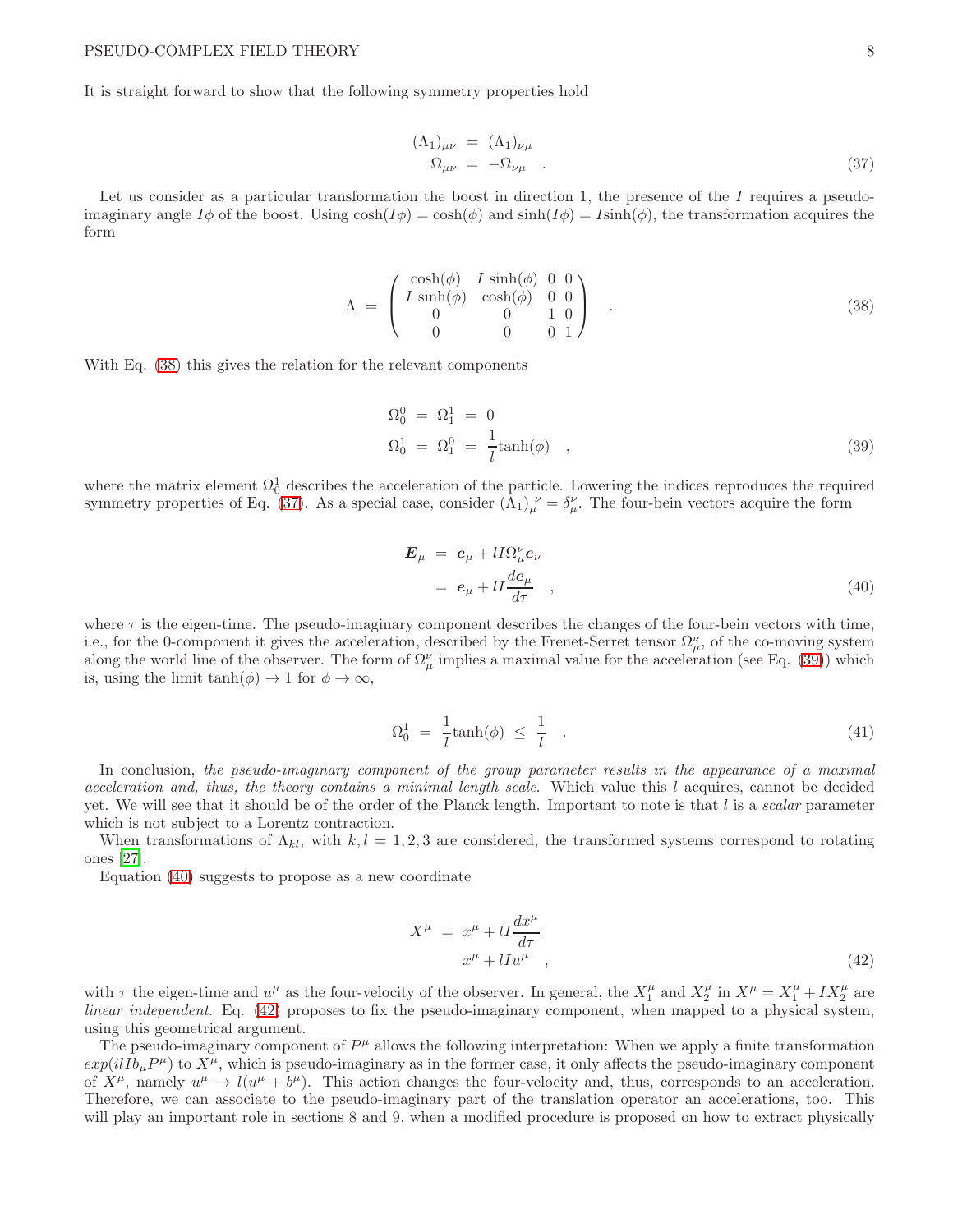# PSEUDO-COMPLEX FIELD THEORY 9

observable numbers. In general, the two components of  $P^{\mu}$  are linear independent and only at the end a choice of the pseudo-imaginary component is applied.

As was shown, the pseudo-complex extension includes systems which are accelerated (and rotated, when rotational transformations with pseudo-imaginary group parameter are used). However, when we want to determine physical observables, we have to do it in an inertial frame because only there the vacuum is well defined. This implies to select a subset of systems, corresponding to inertial ones, with respect to which the comparison to SFT is possible. Because the  $P_2^{\mu}$  component is associated to acceleration, it is suggested to set  $P_2^{\mu}$  to zero. However, adding to the Lagrange density a *fixed*, i.e. not linear independent, pseudo-complex component to  $P^{\mu}$  may *simulate* the effect of acceleration during interaction.

For the moment, we will put the pseudo-imaginary component to zero, when extracting physical results and only later, in section 9, we will explore the consequences permitting a linear dependent pseudo-complex component.

## B. Representations

One implication of the above description for fields  $\Phi_r(X)$ , with r denoting internal degrees of freedom, is that it depends on the pseudo-complex coordinate X. In the zero-divisor basis this field acquires the form  $\Phi_{r,+}(X_+)\sigma_+$  +  $\Phi_{r,-}(X_-)\sigma_-\$ . The Casimir operator  $W^2 = W_\mu W^\mu$  of the Poincaré group is proportional to  $M^2J^2 = M_+^2J_+^2\sigma_+ +$  $M^2 L^2 \sigma_+$ , with M the pseudo-complex mass and  $J^2 = J^2 + J^2 \sigma_-$  the total spin squared. Spin is a conserved quantity and the pseudo-complex fields have to be eigenstates of this spin-operator. Because the eigenvalue is real, the eigenvalues of  $\Phi_{r,\pm}$  with respect to  $J^2_{\pm}$  have to be the same.

The representation theory of the new field theory is completely analogous to the standard procedure [\[30\]](#page-27-29) and it is not necessary to elaborate on it further. The same holds for the Poincaré group.

The eigenvalue  $M^2$  of  $P^2$  is pseudo-complex and results in two mass scales, namely  $M_+$  and  $M_-$ . One of these scales will be associated to the physical mass m, as will be shown further below. The other scale will be related to  $l^{-1}$ , setting it equal to the Planck mass.

# IV. MODIFICATION OF THE VARIATIONAL PROCEDURE

Up to now, it seems that everything can be written in parallel, i.e., one part in  $\sigma_+$  and the other one in  $\sigma_-$ . In order to obtain a new theory, both parts have to be connected.

Given a Lagrange density, one is tempted to introduce in the pseudo-complex space an action  $S = \int d^d X \mathcal{L}$ . The equations of motion are obtained by a variational procedure. However, if we require that  $\delta S = 0$ , we come just back to two separated actions and two separated wave equations, because we can write the action as  $S = S_+\sigma_+ + S_-\sigma_$ and  $\delta S = 0$  results in  $\delta_+ S_+ = 0$  plus  $\delta_- S_- = 0$ . If we want to modify this, obtaining a new field theory, we are forced to extend the variational equation, such that both parts are connected. In [\[23](#page-27-22), [27](#page-27-26)] the proposal is

$$
\delta S \quad \epsilon \quad P^0 \quad , \tag{43}
$$

with  $P^0 = P^0_+ \cup P^0_-$  and  $P^0_\pm = \{X | X = \lambda \sigma_\pm\}$ , i.e., the right hand side has to be in the zero divisor branch, which plays in the pseudo-complex extension the rôle of a zero (remember that the norm of  $\lambda \sigma_{\pm}$  is zero).

Assuming now a theory with fields  $\Phi_r$ , we have for a 4-dimensional space  $(1+3)$ 

$$
\delta S = \int \left[ \sum_{r} \frac{D\mathcal{L}}{D\Phi_{r}} \delta \Phi_{r} + \sum_{r} \frac{D\mathcal{L}}{D(D_{\mu} \Phi_{r})} \delta(D_{\mu} \Phi_{r}) \right] d^{4}X
$$
  

$$
= \int \left[ \sum_{r} \frac{D\mathcal{L}}{D\Phi_{r}} - \sum_{r} D_{\mu} \left( \frac{D\mathcal{L}}{D(D_{\mu} \Phi_{r})} \right) \right] \delta \Phi_{r} d^{4}X
$$

$$
+ \sum_{r} \int D_{\mu} \left( \frac{D\mathcal{L}}{D(D_{\mu} \Phi_{r})} \delta \Phi_{r} \right) d^{4}X . \tag{44}
$$

With  $F^{\mu}(X) = \frac{D\mathcal{L}}{D(D_{\mu}\Phi_r)} \delta \Phi_r$ , the last term is surface integral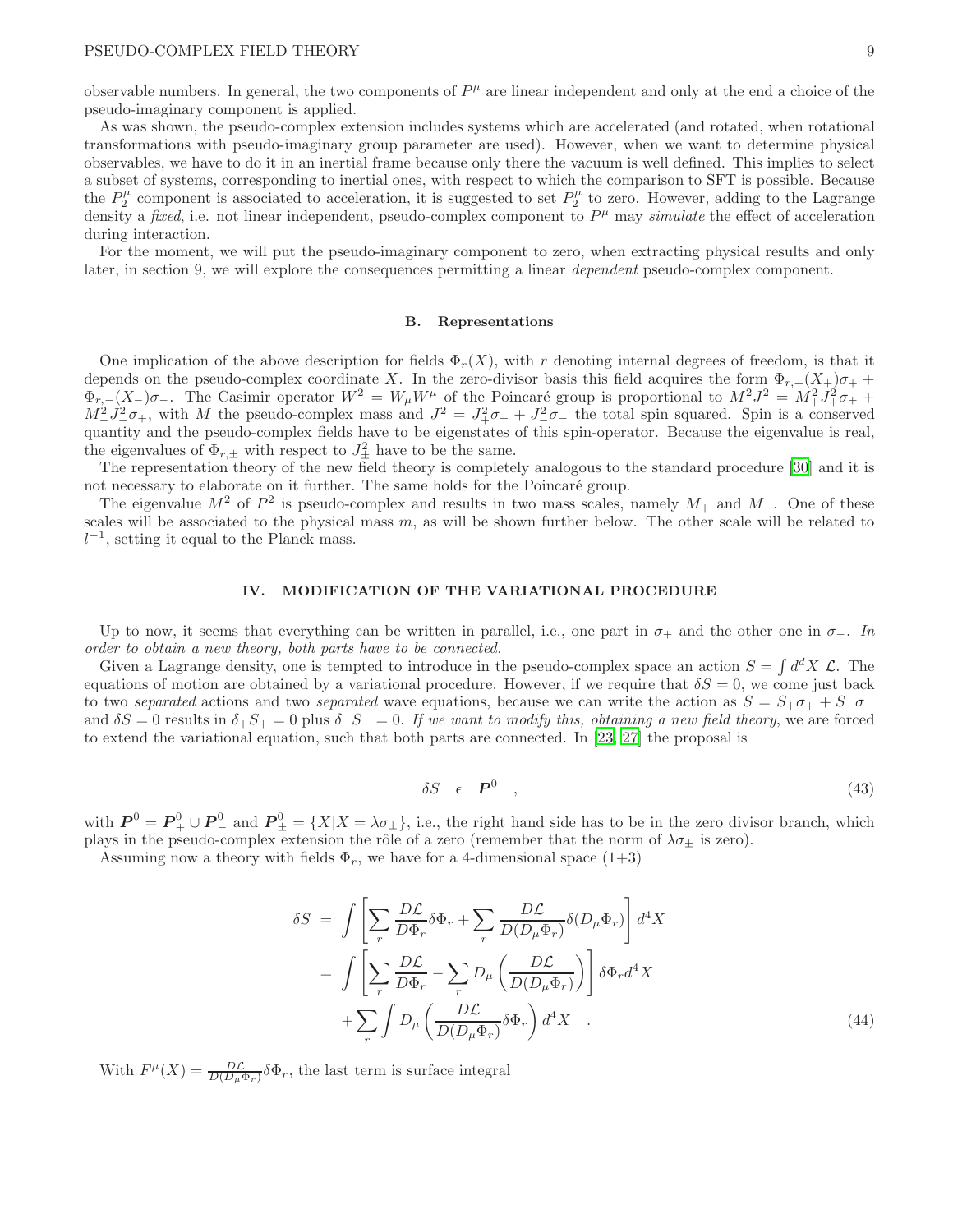$$
\int (D_{\mu}F^{\mu}(X))d^{4}X = \int (D_{+\mu}F_{+}^{\mu}(X))d^{4}X_{+}\sigma_{+} + \int (D_{-\mu}F_{-}^{\mu}(X))d^{4}X_{-}\sigma_{-} + \epsilon P^{0}.
$$
\n(45)

In standard field theory, this surface integral vanishes but here we have to permit that the numerical result is a number in the zero divisor branch  $P^0$ . This term can be added to the right hand side of the variational equation. Without loss of generality, we assume that the element of  $\mathbf{P}^0$  is of the form  $\sum_r A^r_{-} \delta \Phi_{-,r} \sigma_{-}$ , with some arbitrary  $A^r_{-}$ .

From the variational equation we obtain

$$
D_{+,\mu}\left(\frac{D_{+}\mathcal{L}_{+}}{D_{+}(D_{+,\mu}\Phi_{+,r})}\right) - \frac{D_{+}\mathcal{L}_{+}}{D_{+}\Phi_{+,r}} = 0
$$
  

$$
D_{-,\mu}\left(\frac{D_{-}\mathcal{L}_{-}}{D_{-}(D_{-,\mu}\Phi_{-,r})}\right) - \frac{D_{-}\mathcal{L}_{-}}{D_{-}\Phi_{-,r}} - A_{-}^{r}\sigma_{-} = 0
$$
 (46)

Or, in a compact notation,

<span id="page-9-0"></span>
$$
D_{\mu} \left( \frac{D \mathcal{L}}{D(D_{\mu} \Phi_r)} \right) - \frac{D \mathcal{L}}{D \Phi_r} \quad \epsilon \quad \mathbf{P}^0_- \tag{47}
$$

Strictly speaking, this is not an equation, though, we will continue to denote it like that. The same expression is obtained when we choose  $\sum_r A^r_+\delta\Phi_{+,r}\sigma_+ \in \mathbf{P}^0_+$ , being different from zero. In order to obtain an equation of motion of the type  $\hat{A}=0$  one more step is involved as will be illustrated next, on the level of a classical field theory.

# A. Scalar Fields

The proposed Lagrange density is

$$
\mathcal{L} = \frac{1}{2} \left( D_{\mu} \Phi D^{\mu} \Phi - M^2 \Phi^2 \right) \quad . \tag{48}
$$

The resulting equation of motion follows according to Eq. [\(47\)](#page-9-0) is

<span id="page-9-2"></span>
$$
(P^2 - M^2)\Phi \in \mathcal{P}^0 \quad . \tag{49}
$$

Multiplying by the pseudo-complex conjugate  $(P^2 - M^2)^* = (P_+^2 - M_+^2)\sigma_- + (P_-^2 - M_-^2)\sigma_+$ , we arrive at

<span id="page-9-1"></span>
$$
(P_+^2 - M_+^2)(P_-^2 - M_-^2)\Phi = 0 \quad , \tag{50}
$$

which can be seen as follows: Without loss of generality we can assume the case  $(P^2 - M^2)\Phi \in \mathcal{P}_-^0$ . We have then

$$
(P2 - M2)\Phi = ((P+2 - M+2)\sigma_{+} + (P-2 - M-2)\sigma_{-})\Phi
$$
  
\n
$$
\epsilon \mathbf{P}_{-}^{0}.
$$
\n(51)

This implies  $(P_+^2 - M_+^2)\Phi = 0$ , leading to  $(P_-^2 - M_-^2)\sigma - \Phi = (P_-^2 - M_-^2)\Phi - \sigma_- = \lambda \sigma_-$ , with  $\lambda$  having in general some non-zero value. Alternatively,  $(P^2 - M^2)^*(P^2 - M^2) = (P^2 + M^2)(P^2 - M^2)$  (use  $\sigma^2 \pm \sigma^2 \pm \sigma^2 = \sigma^2$ ,  $\sigma^2 \pm \sigma^2 = 0$  and  $\sigma_+ + \sigma_- = 1$ ), which is a pseudo-real hermitian operator whose eigenvalues are real. It can only be satisfied when  $\lambda = 0$ .

This is the connection we searched for: We only obtain an equation of motion of the form  $\hat{A} = 0$ , when both components, of the  $\sigma_+$  and  $\sigma_-$ , are connected. The field equation is obtained, after having substituted  $P^{\mu}_{\pm}$  by  $p^{\mu}$  (see also comments at the end of section 3.1).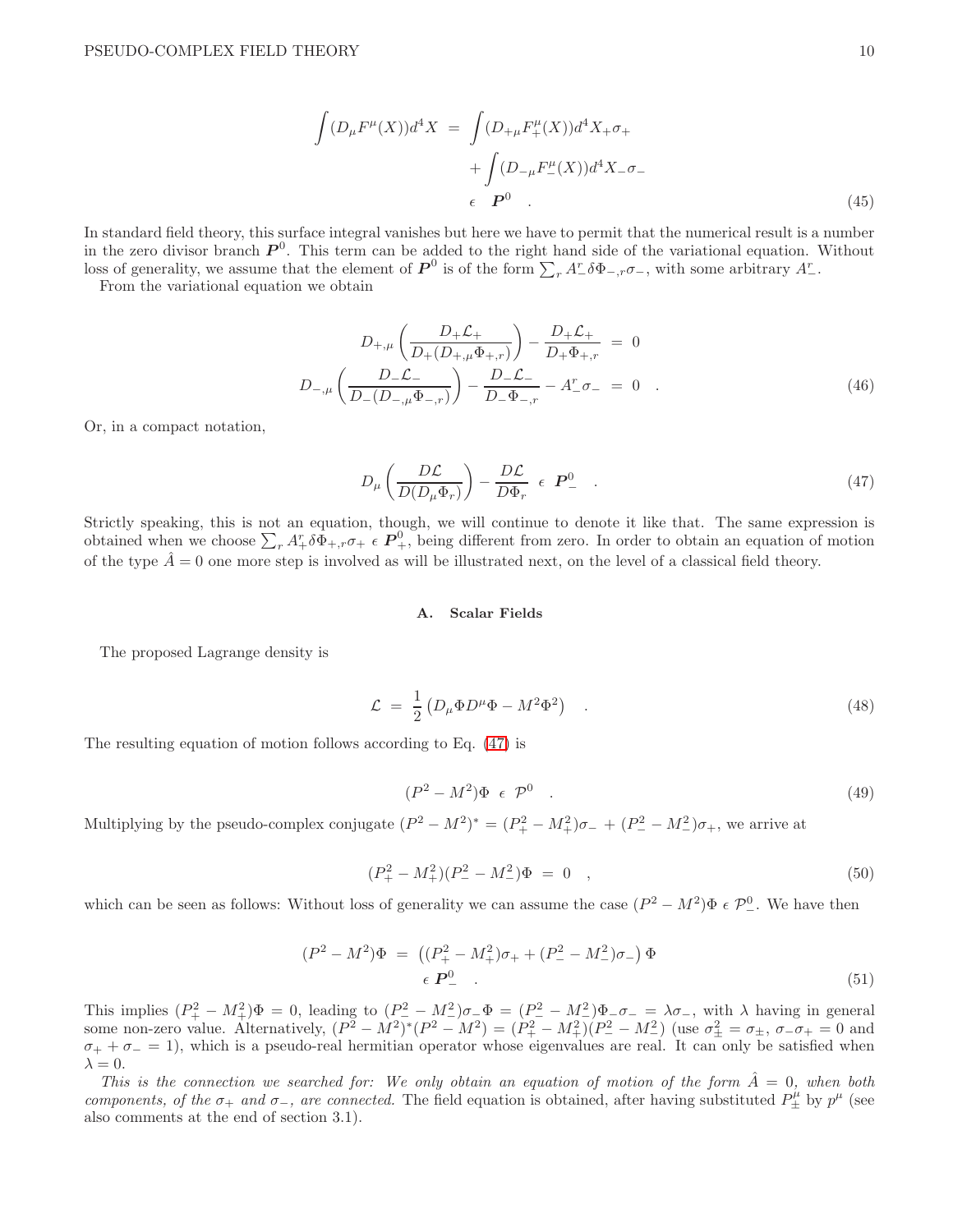To obtain a solution for Eq.  $(50)$ , at least one of the factors, applied to  $\Phi$ , has to vanish. Without loss of generality we choose the first one. This defines which part of the pseudo-complex wave function we associate with the standard physical particle. After the above introduced extraction procedure, we obtain

$$
(p2 - M+2) = 0 \rightarrow E2 = p2 + M+2 , \t\t(52)
$$

where we used  $p^0 = p_0 = E$  and  $p^k = -p_k$ . It requires to interpret the mass scale  $M_+$  as the *physical mass m* of the particle.

Eq. [\(50\)](#page-9-1), after setting  $P_{\pm}^{\mu} = p^{\mu}$  and  $X^{\mu} = x^{\mu}$ , acquires the form

$$
(p^2 - M_+^2)\varphi(x) = 0 \quad , \tag{53}
$$

with the still pseudo-complex function, equal to  $\varphi_+(x)\sigma_+ + \varphi_-(x)\sigma_-,$  and

$$
\varphi(x) = (p^2 - M_-^2)\Phi(x) \quad . \tag{54}
$$

This gives a relation of the field  $\Phi(X)$  to what we will call the *physical component*.

To obtain a value for the other mass scale  $M_$ , we have to find a generalization of the propagator in this theory. For that reason, let us consider the propagator related to Eq. [\(49\)](#page-9-2). Its pseudo-complex Fourier component is

<span id="page-10-0"></span>
$$
\xi \frac{1}{P^2 - M^2} = \xi_+ \frac{1}{P_+^2 - M_+^2} \sigma_+ + \xi_- \frac{1}{P_-^2 - M_-^2} \sigma_- \quad , \tag{55}
$$

where the factor  $\xi = \xi_+ \sigma_+ + \xi_- \sigma_-$  is in general pseudo-complex and has yet to be determined. We used that  $\frac{A}{B}$  $A_{+}$  $\frac{A_{+}}{B_{+}}\sigma_{+} + \frac{A_{-}}{B_{-}}$  $\frac{A_+}{B_-}\sigma_-\$ . Conversely, for Eq. [\(50\)](#page-9-1), setting the pseudo-imaginary part of  $P^{\mu}$  to zero, we expect the Fourier component

<span id="page-10-2"></span>
$$
\left(\frac{1}{p^2 - M_+^2} - \frac{1}{p^2 - M_-^2}\right) \quad . \tag{56}
$$

In order to obtain a consistent result, we have first to set in Eq. [\(55\)](#page-10-0)  $P_{\pm}^{\mu}$  to  $p^{\mu}$  (selecting an inertial frame) and taking the pseudo-real part. In a second step, we have to choose for  $\xi$  the value 2I, because  $I\sigma_{\pm} = \pm \sigma_{\pm}$ . Without the I, the wrong relative sign appears and the factor of 2 is needed, to get the correct normalization. This result obtained will be resumed in section 4.4 within a formal description of the extraction procedure.

The propagator describes the propagation of a particle characterized by two mass scales. In order to obtain the same result as SFT at low energy, the M<sub>−</sub> has to be very large. Taking the analogy to the Pauli-Villars regularization,  $M_{-}$  should take the maximal possible value, which is  $l^{-1}$ .

The fact that a particle is described by two mass scales does not imply two particles, but rather the same particle with a dynamical mass, depending on the energy.

# B. Dirac Field

The proposed Lagrange density for a Dirac particle is

$$
\mathcal{L} = \bar{\Psi} \left( \gamma_{\mu} P^{\mu} - M \right) \Psi \quad . \tag{57}
$$

The equation of motion is

<span id="page-10-1"></span>
$$
(\gamma_{\mu}P^{\mu}-M)\Psi \in \mathcal{P}^{0} \quad . \tag{58}
$$

Multiplying by the pseudo-complex conjugate  $(\gamma_\nu P^\nu - M)^* = (\gamma_\nu P^\nu_+ - M_+) \sigma_- + (\gamma_\nu P^\nu_- - M_-) \sigma_-,$  we arrive at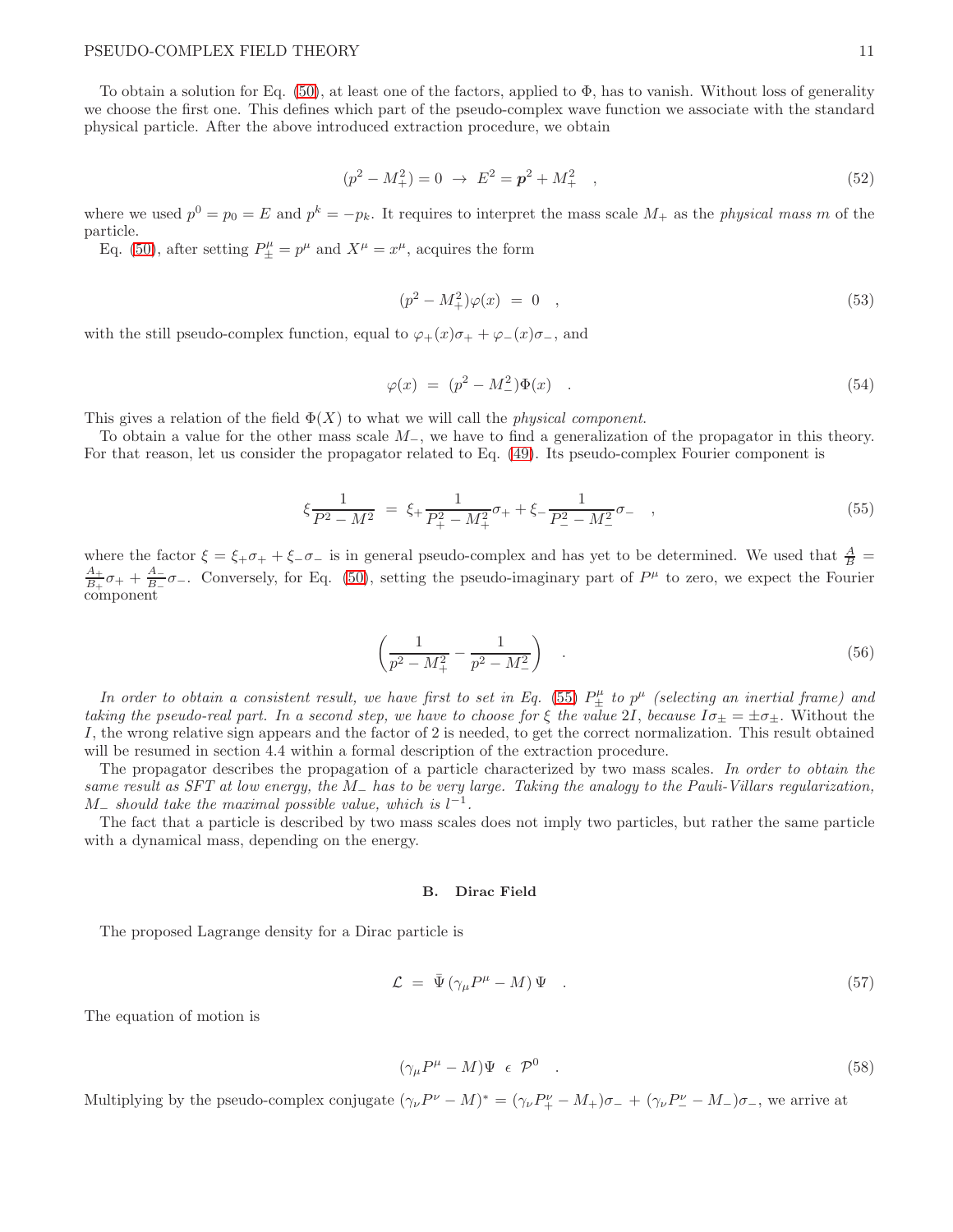<span id="page-11-0"></span>
$$
(\gamma_{\nu} P^{\nu}_{+} - M_{+})(\gamma_{\mu} P^{\mu}_{-} - M_{-}^{2})\Psi = 0 \quad . \tag{59}
$$

Again, we have to project to the pseudo-real part of the momentum in order to compare to the result of the SFT. This leads us to assume that one of the factors in Eq. [\(59\)](#page-11-0), applied to  $\Psi$ , has to be zero. Without loss of generality we choose again the first one, which describes a particle with physical mass  $m = M_{+}$ .

The Fourier component of the propagator, corresponding to [\(58\)](#page-10-1), is given by

$$
\xi \frac{1}{\gamma_{\mu} P^{\mu} - M} = \xi_{+} \frac{1}{\gamma_{\mu} P^{\mu}_{+} - M_{+}} \sigma_{+} + \xi_{-} \frac{1}{\gamma_{\mu} P^{\mu}_{-} - M_{-}} \sigma_{-} \quad . \tag{60}
$$

After projection, the expected form of the propagator, according to Eq. [\(59\)](#page-11-0), is

<span id="page-11-1"></span>
$$
\left(\frac{1}{\gamma_{\mu}p^{\mu}-M_{+}}-\frac{1}{\gamma_{\mu}p^{\mu}-M_{-}}\right) \quad . \tag{61}
$$

In order to be consistent with Eq. [\(59\)](#page-11-0), requires to put  $\xi = 2I$ , as in the scalar field case. Like in the former example, the final operator describes the propagation of a particle with two mass scales. In order to obtain at low energies the same result as in SFT, again the  $M_-\,$  has to be very large. We set  $M_-\,$  equal to the only mass scale left in the theory, which is  $l^{-1}$ .

Note, that the theory is Pauli-Villars regularized. It is an automatic consequence of the pseudo-complex description, i.e. the introduction of a minimal invariant length.

The dispersion relation for a Dirac particle is obtained starting from Eq. [\(59\)](#page-11-0), setting  $P_2^{\mu} = 0$ , multiplying it from the left with  $(\gamma_\nu p^\nu + M_-) (\gamma_\mu p^\mu + M_+)$  and using the properties of the  $\gamma^\mu$  matrices  $(\frac{1}{2} (\gamma_\mu \gamma_\nu + \gamma_\nu \gamma_\mu) = g_{\mu\nu})$ . The final result is  $(M_+$  is renamed by m)

$$
(E2 - p2 - m2) = 0 \t . \t (62)
$$

As in the scalar case, we part from Eq. [\(59\)](#page-11-0), setting  $P_{\pm}^{\mu} = p^{\mu}$  and obtain

$$
(\gamma_{\mu}p^{\mu}-m)\psi(x) = 0 \quad , \tag{63}
$$

with

$$
\psi(x) = (\gamma_{\mu}p^{\mu} - M_{-})\Psi(x) , \qquad (64)
$$

which gives the relation between  $\Psi(X)$  to the physical projected piece.

Let's summarize subsections 4.1 and 4.2: The procedure on how to deduce the physical component is partially outlined, which states: i) Set the pseudo-imaginary component of the linear momentum to zero. This should also be the case for the pseudo-imaginary component of the angular momentum, boost, etc.. ii) In order to get a propagator, consistent with the field equation, we have to define the Green's function by the equation

$$
OG(X', X) = (2\pi)^4 I \delta^{(4)}(X' - X) \quad , \tag{65}
$$

where  $\mathbf{O} = (P^2 - M^2)$  for the scalar field case and  $(\mathbf{P} - M)$  for the pseudo-complex Dirac field (we use the notation  $\mathcal{P} = \gamma_\mu P^\mu$ ). Only then the correct sign appears, consistent with the field equation, involving the two  $\sigma_{\pm}$  components. The pseudo-complex Fourier transform leads to the propagators discussed above.

The last piece of the extraction procedure, i.e., how the fields have to be mapped, will be discussed next.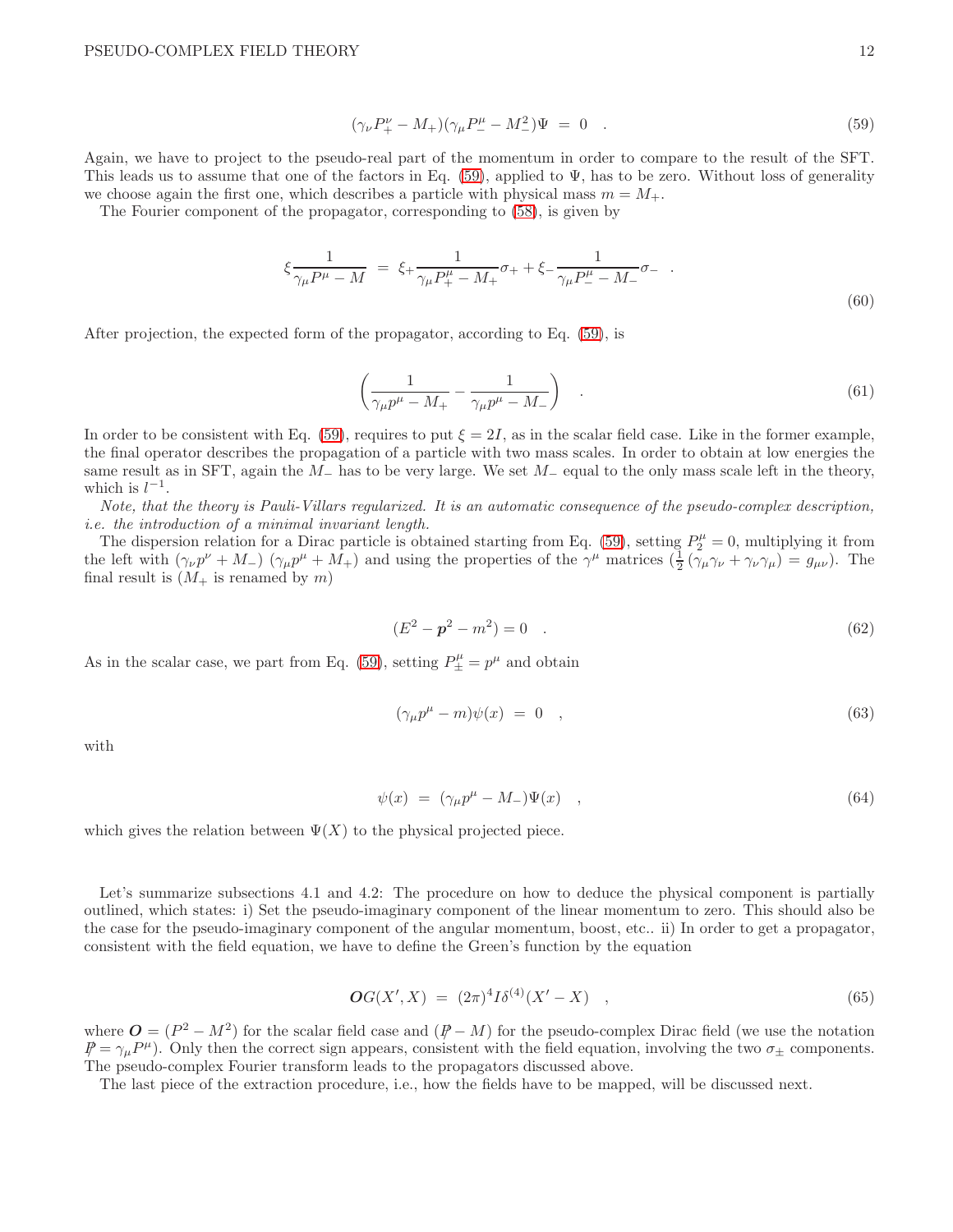# C. Extracting the physical component of a field

To a pseudo-complex field  $\Phi_r(X) = \Phi_{+,r}(X_+)\sigma_+ + \Phi_{-,r}(X_-)\sigma_-$  a pseudo-complex mass is associated. We identified the  $M_{+}$  as the physical mass. When the motion of a *free* particle is considered, the second component of the field, related to the large mass  $M = l^{-1}$ , can not propagate on shell, because for that at least the energy  $M_{-}$  is required. It contributes only to internal lines of a Feynman diagram, where energy conservation is not required. Therefore, the physical component of a *free* in- and out-going particle is proportional to  $\Phi_{+,r}(X)$ , where the pseudo-complex coordinate  $X^{\mu}$  has to be subsequently substituted by  $x^{\mu}$ . This also holds for the linear momentum, when the Fourier component of the field is considered. In the case for the scalar field, the physical component is, therefore,  $\varphi_{+r}(x)$  $=\mathcal{N}(p^2 - M^2) \Phi_{+,r}(x)$ , with  $\mathcal{N}$  a normalization factor. Taking into account that  $p^2 \Phi_{+,r}(x)$  gives  $M^2_+ \Phi_{+,r}(x) =$  $m^2\Phi_{+,r}(x)$  (on-shell condition), the factor  $(m^2 - M^2)$  in front can be assimilated into the normalization and we can use  $\Phi_{+}(x)$  as the projected physical piece of the field. The same holds for the Dirac field.

For fields describing internal lines, similar to the propagators, the physical component is given by the sum of the fields  $\Phi_{\pm,r}$ . For example, when the dispersion of a charged particle at a Coulomb field is considered, one has to take the sum of the  $\sigma_{\pm}$  components of the pseudo-complex Coulomb field.

The discussion of this subsection leads to the last piece on how to extract physical answers: The construction of any composed object, like a S-matrix element which is a function of the fields and propagators, is defined by first constructing the projected pieces, i.e., extract the pseudo-real part of the propagators, take the  $\sigma_+$  component of the in- and out-going fields and then compose higher order expressions. This is in analogy to Classical Electrodynamics, where the fields are expressed as complex functions, but when non-linear expressions in the fields, like the energy, are calculated, one has to decide which component to take.

#### D. Formal introduction to the extraction procedure

Let us first propagate the pseudo-complex scalar field  $\Phi(X)$  from the space-time point X to Y and then project the physical part of the wave function. It can be written as

$$
\Phi(Y) = i \int d^4 X G(Y, X) \Phi(X)
$$
  
\n
$$
\rightarrow \varphi_+(y) = \mathcal{N}(p^2 - M_-^2) \Phi_+(y)
$$
  
\n
$$
= \mathcal{N}(p^2 - M_-^2) i \int d^4 x G_+(y, x) \Phi_+(x) , \qquad (66)
$$

where N is a normalization factor and Y has been set to y. The Fourier transform of  $G_{+}(y, x)$  is  $\tilde{G}_{+}(p) = \frac{1}{p^2 - M_+^2}$ . Applying a Fourier transformation also to the field  $\Phi_+(x)$ , denoted as  $\tilde{\Phi}_+(p)$ , and using the properties of the  $\delta^{(4)}(p'-p)$ function, we obtain

<span id="page-12-0"></span>
$$
\varphi_{+}(y) = i \int d^{4}p \frac{e^{ip \cdot y}}{p^{2} - M_{+}^{2}} \tilde{\varphi}_{+}(p) \quad . \tag{67}
$$

Now, we will first project and then propagate from x to y. Because the projected state is given by  $\varphi_+(x)$  $\mathcal{N}(p^2 - M_-^2)\Phi_+(x)$  it has to be propagated by  $g(y, x)$  with the Fourier transform  $\left[1/(p^2 - M_+^2) - 1/(p^2 - M_-^2)\right]$ , as was suggested above. Propagating this state gives

$$
i \int d^4 g(y, x)\varphi_+(x) =
$$
  
\n
$$
\frac{1}{(2\pi)^2} \int d^4 x \int d^4 p_1 \int d^4 p_2 \left(\frac{1}{p_1^2 - M_+^2} - \frac{1}{p_1^2 - M_-^2}\right)
$$
  
\n
$$
e^{ip_1 \cdot (y-x)} \varphi_+(p_2) e^{ip_2 \cdot x} =
$$
  
\n
$$
(M_+^2 - M_-^2)i \int d^4 p \frac{e^{p \cdot y}}{(p^2 - M_+^2)(p^2 - M_-^2)} \tilde{\varphi}_+(p)
$$
 (68)

exploiting the on-shell condition for a free particle  $p^2\varphi_+(p) = M^2_+\varphi_+(p)$ , leads to the same result as in Eq. [\(67\)](#page-12-0). Note, that we used the propagator  $g(y, x)$  for  $\varphi_{+}(x)$ , while for  $\Phi(X)$  it is  $G(Y, X)$ . Using as the physical part of the wave function the  $\varphi_{+}(x)$ , requires the physical propagator  $g(y, x)$ . Thus, a consistent formulation is obtained.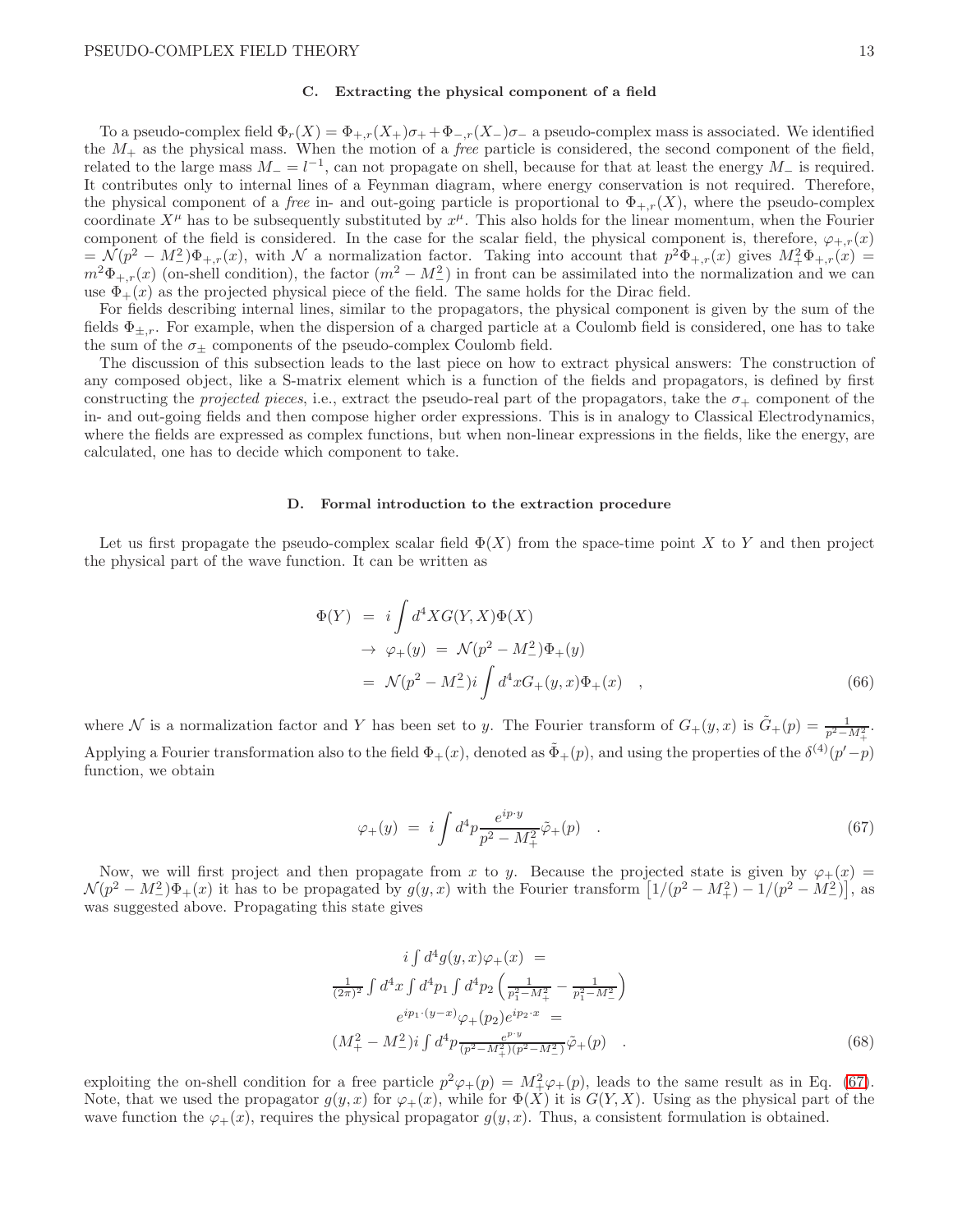#### E. Conserved Quantities

As in the SFT, the Noether theorem can be applied. The procedure is completely analogous, except for appearance of the zero divisor.

As a particular example, let us discuss the translation in space-time, i.e.,

$$
X'_{\mu} = X_{\mu} + \delta b_{\mu} \quad , \tag{69}
$$

where  $\delta b_\mu$  is a constant four-vector. The variation of the Lagrange density has to be proportional at most to a divergence plus a term which is in the zero divisor branch:

$$
\delta \mathcal{L} = \mathcal{L}' - \mathcal{L} = \delta b_{\mu} D^{\mu} \mathcal{L} + \xi \quad , \tag{70}
$$

with  $\xi \in \boldsymbol{P}^0$ .

Proceeding parallel to the SFT, using the equation of motion [\(47\)](#page-9-0), leads to [\[32](#page-27-31)]

$$
D^{\mu}\Theta_{\mu\nu} \ \epsilon \ \ \mathbf{P}^{0} \quad , \tag{71}
$$

with

$$
\Theta_{\mu\nu} = -g_{\mu\nu}\mathcal{L} + \sum_{r} \frac{D\mathcal{L}}{D(D^{\mu}\Phi_{r})} D_{\nu}\Phi_{r} \quad , \tag{72}
$$

which is the pseudo-complex energy momentum tensor. The  $\Phi_r$  is some field with an index r and  $g_{\mu\nu}$  is the metric involved. Let us suppose that  $\xi \in \mathbf{P}^0_-$ . When we look at the  $\sigma_+$  component, we get an equation  $D^{\mu}_+ \Theta_{+,\mu\nu} = 0$ , which gives the usual conservation laws, setting  $P_{\pm}^{\mu} = p^{\mu}$ . Considering both components, the equation reads

$$
D^{\mu}\Theta_{\mu\nu} \ \epsilon \ \ P^{0} \quad . \tag{73}
$$

For the case of a scalar field, this expression leads to the conserved linear momentum

$$
P^k = -\int d^3X \Pi(X) D^k \Phi(X) \quad , \tag{74}
$$

with  $\Pi(X) = D^0 \Phi(X)$ , and the Hamilton density

$$
\mathcal{H} = \frac{1}{2} \left( \Pi^2 + (D^k \Phi)^2 + M^2 \right) \quad . \tag{75}
$$

Similar steps have to be taken for the Dirac and the electro-magnetic fields and also when other symmetry operations, like rotations and phase changes, are considered.

The symmetry properties of the fields are similar to the SFT. Therefore, we will not elaborate on them further.

# V. GAUGE SYMMETRY AND GAUGE BOSONS

Let us consider the case of a Dirac particle, coupled to a photon field, i.e., Pseudo-Complex Quantum Electrodynamic Field Theory (PSQED). The proposed Lagrange density is [\[23\]](#page-27-22)

$$
\mathcal{L} = \bar{\Psi} (\gamma^{\mu} (P_{\mu} - igA_{\mu}) - M) \Psi -\frac{1}{4} F^{\mu \nu} F_{\mu \nu} + \frac{1}{2} N^2 \sigma_- A_{\mu} A^{\mu} ,
$$
 (76)

with  $F_{\mu\nu} = D_{\mu}A_{\nu} - D_{\nu}A_{\mu}$ ,  $D_{\mu}$  the pseudo-complex derivative and M being the pseudo-complex mass of the Dirac particle. The photon has a pseudo-complex mass term given by  $N^2\sigma_-$ , i.e., the physical mass  $N_+$  is zero. Due to the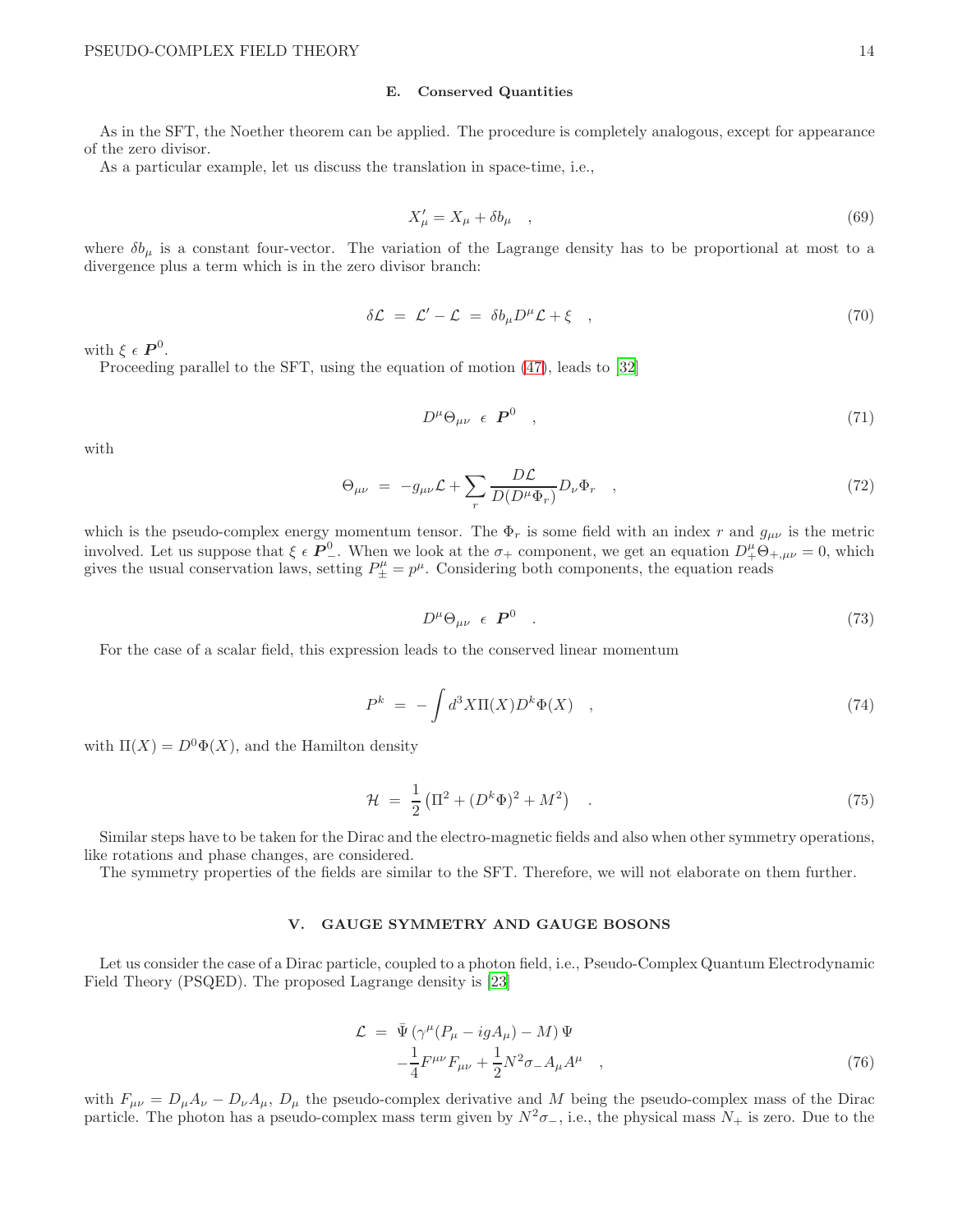appearance of a mass term, one might worry about gauge invariance. However, gauge invariance is still preserved in the pseudo-complex formulation:

The fields transform as

$$
\Psi \to \exp(i\alpha(x))\Psi
$$
  
\n
$$
A_{\mu} \to A_{\mu} + \frac{1}{g}(D_{\mu}\alpha(x)) ,
$$
\n(77)

where  $\alpha(x)$  is the gauge angle, depending on the position in space-time. This gauge angle can be chosen the same in both parts, pseudo-real and pseudo-imaginary. I.e.,  $\alpha(x) = \eta(x)(1+I) = (\eta(x)/2)\sigma_{+}$ . This is justified because at the same space-time point an observer can define the same gauge angle without violating the principle of relativity. Therefore,  $\alpha(x)$  gives zero when applied to the mass term of the photon in the Lagrange density. No contradiction to the principle of gauge-symmetry exists!

The formulation can be extended to higher gauge symmetries, not only  $U(1)$ , as just discussed. For the case of an  $SU(n)$  symmetry, the Lagrange density of a Dirac field coupled to a gauge boson field is given by  $(a, b, c = 1, 2, ..., n)$ 

$$
\mathcal{L} = \bar{\Psi} \left( \gamma^{\mu} (P_{\mu} - ig \lambda_{a} A_{\mu}^{a}) - M \right) \Psi -\frac{1}{4} F_{a}^{\mu \nu} F_{\mu \nu}^{a} + \frac{1}{2} N^{2} \sigma_{-} A_{\mu}^{a} A_{a}^{\mu} ,
$$
 (78)

where  $\lambda_a$  are the generators of the  $SU(n)$  gauge group. This Lagrange density was proposed in [\[23](#page-27-22)], however, without any further calculations.

Under gauge transformations they change to

$$
\Psi \to \exp(i\alpha^a(x)\lambda_a)\Psi
$$
\n
$$
A^a_\mu \lambda_a \to A^a_\mu \lambda_a + \frac{1}{g} \left( D_\mu \alpha^a(x)\lambda_a \right) + i\alpha^a(x) A^b_\mu f^c_{ab} \lambda_c \quad ,
$$
\n
$$
(79)
$$

with  $f_{ab}^b$  as the structure constants of the  $su(n)$  algebra (algebras are denoted by lower case letters).

## VI. QUANTIZATION

The quantization procedure will be illustrated first for the case of a pseudo-scalar field. It is followed by the Dirac field and finally by the electro-magnetic field.

#### A. Scalar Field

Note, that a pseudo-scalar field is not a scalar with respect to the pseudo-complex numbers, because it has nonvanishing components in  $\sigma_{+}$ . We refer rather to the scalar nature with respect to the usual complex numbers.

In the first step of the quantization procedure we construct a possible complete basis with respect to which we expand the pseudo-scalar field  $\Phi(X)$ . Solutions to the above field equations [\(49\)](#page-9-2) and [\(50\)](#page-9-1) are plane waves

<span id="page-14-0"></span>
$$
f_P(X) = \frac{1}{(2\pi)^{\frac{3}{2}}\sqrt{2\omega_P}}e^{-iP\cdot X} \quad , \tag{80}
$$

where X,  $f_P(X)$ , P and  $\omega_P$  are all pseudo-complex quantities. The  $\omega_P$  reflects the dispersion relation and is given by

$$
\omega_P = \sqrt{P^2 + M^2} = \sqrt{P_+^2 + M_+^2} \sigma_+ + \sqrt{P_-^2 + M_-^2} \sigma_- \tag{81}
$$

The factor in Eq. [\(80\)](#page-14-0) normalizes the components in each sector.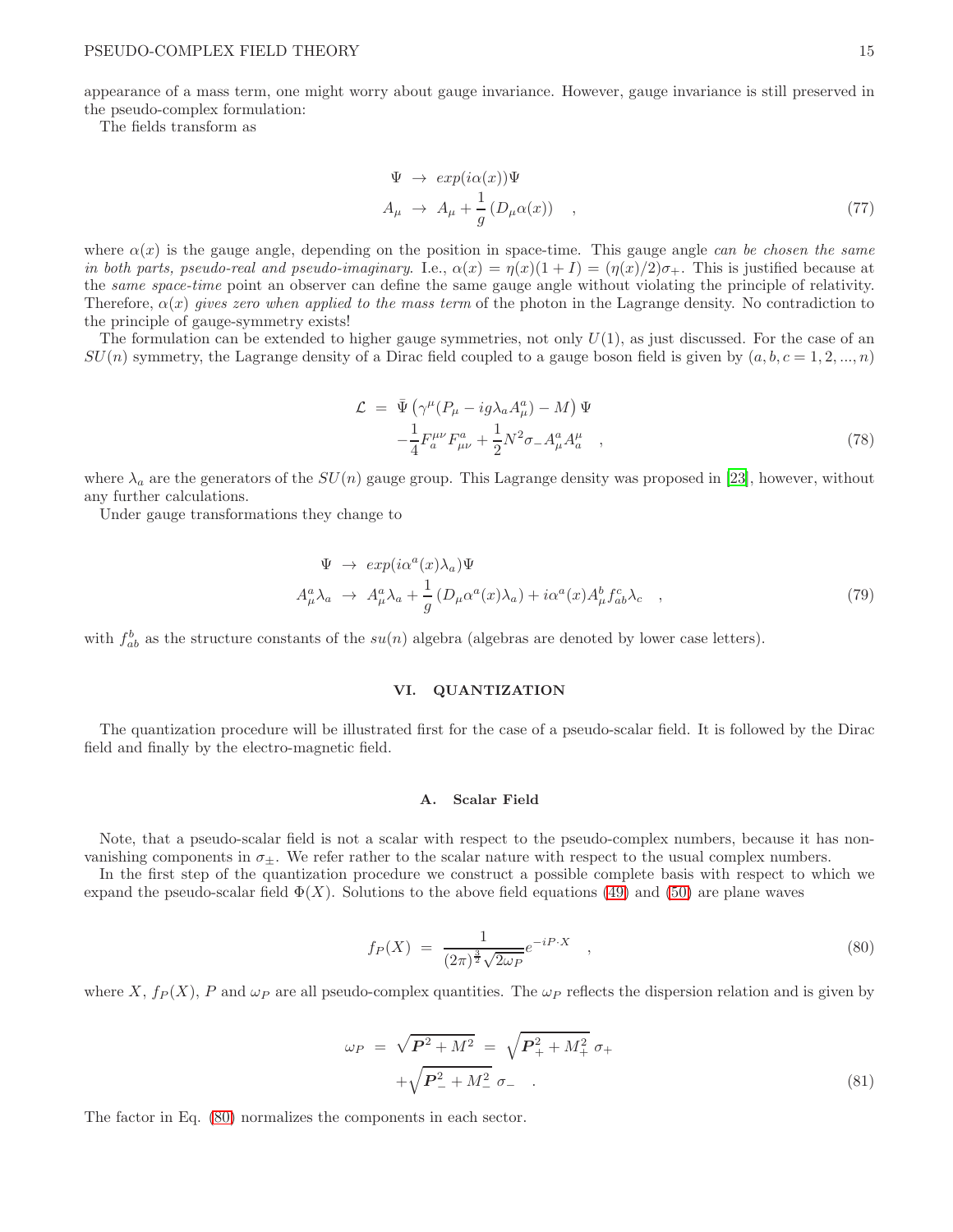Since  $f_P(X)$  is a solution to the field equation and completeness can be shown in the same way as for pseudo-real plane waves, the next step is to expand the field  $\Phi(X)$  in terms of these pseudo-complex plane waves:

<span id="page-15-1"></span>
$$
\Phi(X) = \int d^3 P \left[ \mathbf{a}(\mathbf{p}) f_P(X) + \mathbf{a}^\dagger(\mathbf{p}) \bar{f}_P(X) \right] \quad . \tag{82}
$$

For the moment, the integration is taken along a straight line (see Appendix A) in the pseudo-complex momentum space. Later, we will restrict to the pseudo-real axis only. However, the more general form has implications, discussed next. The physical consequences are not completely clear yet. Further investigation is needed.

One can deduce the commutation properties of the operators  $\boldsymbol{a}$  and  $\boldsymbol{a}^{\dagger}$ . This requires to assume a particular commutation relation for equal times of the field with its canonical momentum, which is defined as

$$
\Pi(X) = \frac{D\mathcal{L}}{D(D^0\Phi)} = D_0\Phi \quad . \tag{83}
$$

A general proposal for the commutation relation is

<span id="page-15-0"></span>
$$
[\Phi(\mathbf{X}, X_0), \Pi(\mathbf{Y}, X_0)] = iI^n \delta^{(3)}(\mathbf{X} - \mathbf{Y}) \quad , \tag{84}
$$

with  $\delta(\mathbf{X} - \mathbf{Y}) = \delta(\mathbf{X}_{+} - \mathbf{Y}_{+})\sigma_{+} + \delta(\mathbf{X}_{-} - \mathbf{Y}_{-})\sigma_{-}$ , as introduced in the Appendix A. The natural number n has yet to be specified.

In Appendix B the inversion of the above relations is given, yielding the operators a and  $a^{\dagger}$  and their commutation relations:

<span id="page-15-2"></span>
$$
[a(P), a^{\dagger}(P')] = I^{n+\xi_X} \delta^{(3)}(P - P') , \qquad (85)
$$

with  $\xi_x$  related to the type of path chosen in integrations. Conversely, let us start from the last equation, assuming the given commutation relation, and deduce the commutation relation of the field with its conjugate momentum, which should give back Eq. [\(84\)](#page-15-0). As shown in Appendix B, this requires to set  $\xi_p = \xi_x$ , i.e. if the integration in X is in one sector, it has to be in the equivalent one in P.

Let us suppose that  $\xi_x = 0$  (pure straight "space-like" paths) and  $n = 0$  or  $n = 1$ . In the first case  $(n = 0)$  we obtain the usual commutation relations, which we will adopt from now on. As we will show in the next subsection, this implies a particular definition of the propagator in terms of the fields.

Relating the results to SFT, implies setting  $P^{\mu}_{\pm}$  to  $p^{\mu}$ , which gives for the component  $\Phi_{+}(x)$ , now with  $X^{\mu} \to x^{\mu}$ , a plane wave proportional to  $exp(ip_\mu x^\mu)$ . Therefore, an in- and out-going wave is described as before.

For completeness, we discuss the case with  $n = 1$ : The commutation relation of the creation and annihilation operators reduces to

$$
\left[a(P), a^{\dagger}(P')\right] = I\delta^{(3)}(P - P') \quad , \tag{86}
$$

with all other commutators equal to zero. Separating the commutator into the  $\sigma_+$  and  $\sigma_-$  part, where the first is related to the low energy mass, also projecting to real momenta, yields

$$
\begin{bmatrix}\n\mathbf{a}_{+}(\mathbf{p}), \mathbf{a}_{+}^{\dagger}(\mathbf{p}')\n\end{bmatrix} = +\delta^{(3)}(\mathbf{p} - \mathbf{p}')
$$
\n
$$
\begin{bmatrix}\n\mathbf{a}_{-}(\mathbf{p}), \mathbf{a}_{-}^{\dagger}(\mathbf{p}')\n\end{bmatrix} = -\delta^{(3)}(\mathbf{p} - \mathbf{p}')
$$
\n(87)

The commutation relations for the  $\sigma_-\$  component have the *opposite sign*, i.e., the part described by  $a_-\$  seems to refer to a particle with unusual commutation relations.

Such structure is not new. In a formulation within Krein-spaces (see, for example [\[33\]](#page-27-32)), finite field theories are obtained, suggesting a possible relation to our description. The field equations look very similar to those discussed in this contribution. When the particle with mass  $M_{+}$  is considered as the physical one, the commutation relations are the usual ones. However, particles corresponding to the mass,  $M_-\,$  in our case, obey commutation relations with an opposite sign. These particles, within the Krein-space formulation, never appear as free particles but rather only in internal lines of the Feynman diagrams. Thus, choosing another path of integration in the pseudo-complex space of  $X^{\mu}$  and  $P^{\mu}$  leads possibly to a different kind of theory. Mathematically, these theories are related and it would be interesting to elaborate on it further.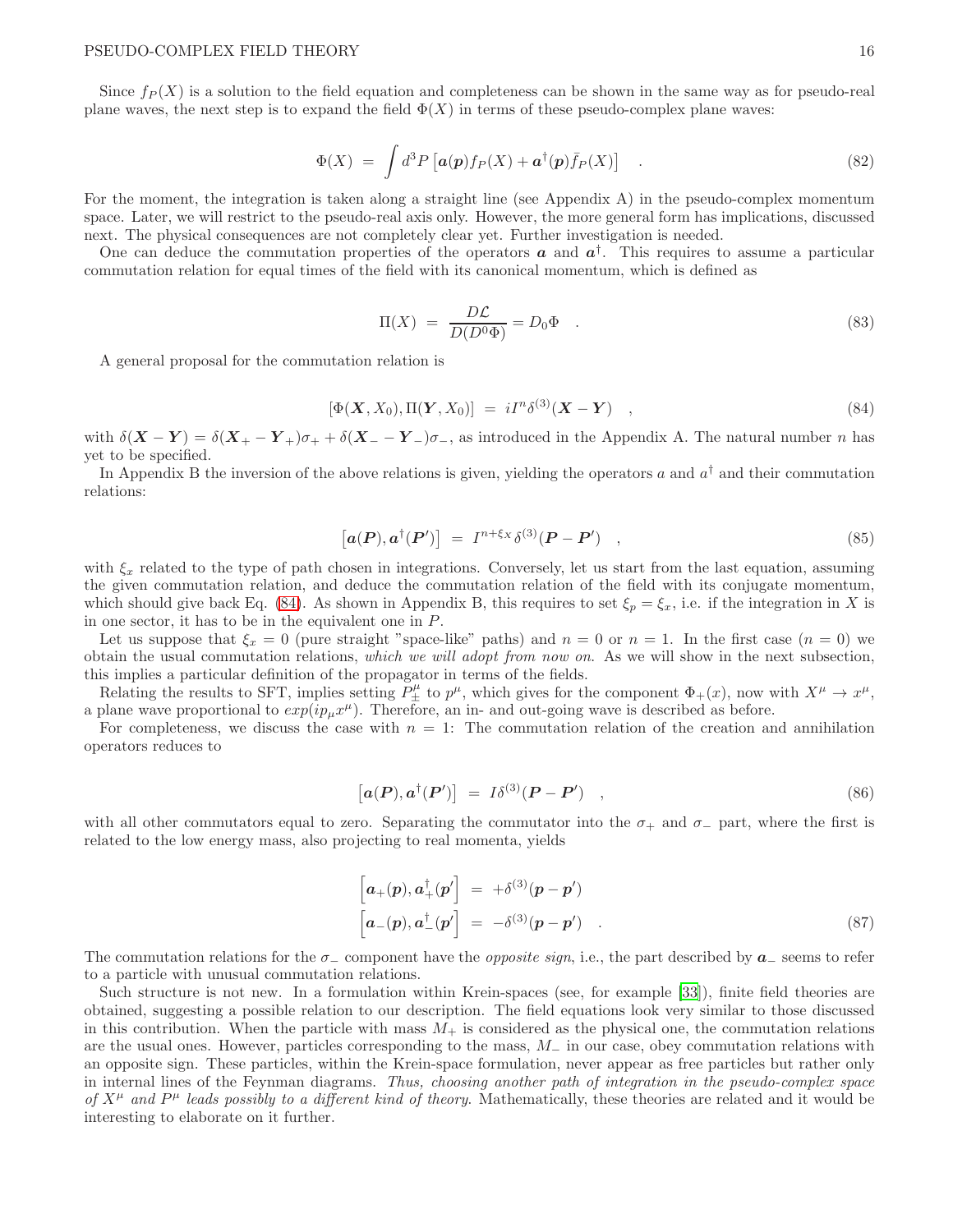#### *1. Propagator*

In section 4.1. the concept of a propagator for the scalar field was extended. Using the standard commutation relations of the fields, the creation and annihilation operators  $(n = 0)$ , the following definition of a propagator, consistent with our former discussion, can be given, namely

<span id="page-16-0"></span>
$$
I\langle 0|\Phi(X)\Phi(Y)|0\rangle \quad ,\tag{88}
$$

assuming now that the field and their arguments are, in general, pseudo-complex. We could have used the second choice of commutation relations  $(n = 1)$  as indicated in the previous subsection. Then, there would be no factor I, implying unusual (anti-)commutation relations and a different field theory. However, we prefer the standard commutation relations, because they allow the usual interpretation of the particles as bosons. The opposite requires the introduction of particles with unusual properties, as discussed above, but not observed.

Substituting the fields of Eq. [\(82\)](#page-15-1) and using the commutator relations of the pseudo-complex creation and annihilation operators [\(85\)](#page-15-2) gives

$$
I \int \frac{d^3 P}{(2\pi)^{\frac{3}{2}} 2\omega_P} e^{-iP \cdot (X - Y)} \quad . \tag{89}
$$

For equal times  $(Y_0 = X_0)$  and  $P_{\pm} = p$  we arrive at

$$
I \langle 0 | \Phi(X) \Phi(Y) | 0 \rangle =
$$
  
\n
$$
I \left\{ \frac{1}{(2\pi)^3} \int \frac{d^3 P}{2\omega_{+,p}} e^{-i \mathbf{p} \cdot (\mathbf{x} - \mathbf{y})} \sigma_+ + \frac{1}{(2\pi)^3} \int \frac{d^3 P}{2\omega_{-,p}} e^{-i \mathbf{p} \cdot (\mathbf{x} - \mathbf{y})} \sigma_- \right\}
$$
 (90)

This must still be projected to the pseudo-real part, which is the sum of the factor of  $\sigma_+$  and  $\sigma_-$ . Due to the I as a factor and  $I\sigma_{\pm} = \pm \sigma_{\pm}$ , the sign in the second term changes and we obtain the propagator of Eq. [\(56\)](#page-10-2). This is possible having chosen the quantization, with  $n = 0$ , as given above.

As can be seen, the description is consistent, using the proposed form of the propagator in Eq. [\(88\)](#page-16-0). The advantage lies in the standard use of the commutation relations of the fields, the creation and annihilation operators and its interpretation as bosons.

#### B. Dirac Field

The quantization of the Dirac field has the usual form [\[1](#page-27-0)], using now  $E_P = \omega_P$ ,

$$
\Psi(X) = \sum_{\pm s} \int \frac{d^3 P}{(2\pi)^{\frac{3}{2}}} \sqrt{\frac{M}{E_P}} \left[ b(P, s) u(P, s) e^{-iP \cdot X} \right]
$$

$$
+ d^{\dagger}(P, s) v(P, s) e^{iP \cdot X} \Big]
$$

$$
\Psi^{\dagger}(X) = \sum_{\pm s} \int \frac{d^3 P}{(2\pi)^{\frac{3}{2}}} \sqrt{\frac{M}{E_P}} \left[ b^{\dagger}(P, s) \bar{u}(P, s) e^{iP \cdot X} \right]
$$

$$
+ d(P, s) \bar{v}(P, s) e^{iP \cdot X} \Big] , \qquad (91)
$$

with the exception that all functions and operators are pseudo-complex. The bar over a function indicates the normal complex conjugation. The s indicates the two possible spin directions and  $E_P = \sqrt{P^2 + M^2}$ .

The anti-commutator relations at equal time are set to

$$
\left\{\Psi(\mathbf{X},X_0),\Psi^{\dagger}(\mathbf{Y},X_0)\right\} = I^n\delta^{(3)}(\mathbf{X}-\mathbf{Y})\quad .
$$
\n(92)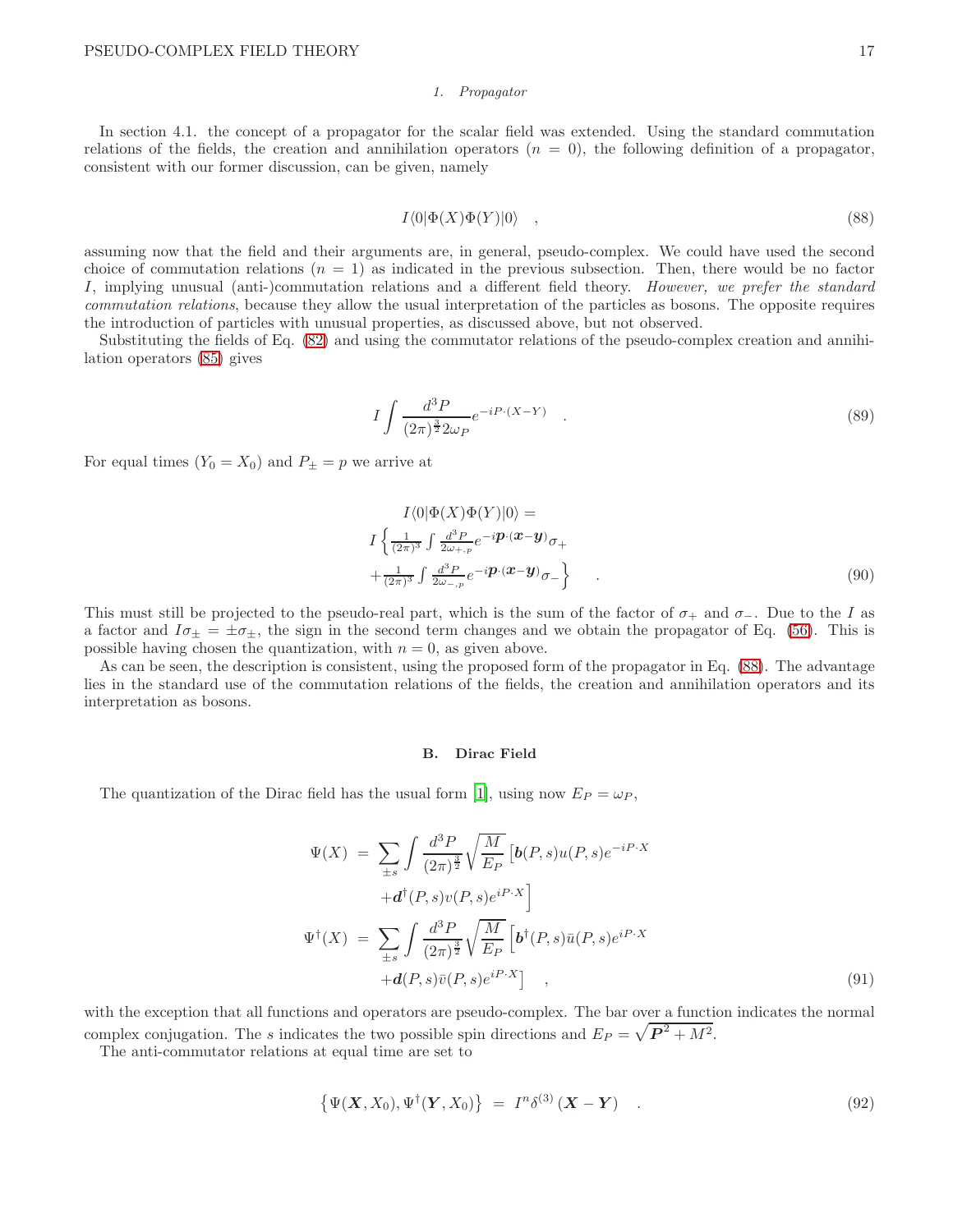All other anti-commutators are zero. There are the two possibilities,  $n = 0$  or  $n = 1$ . The case  $n = 0$  leads to standard anti-commutation relations, while  $n = 1$  leads to the commutation relations as discussed in [\[33\]](#page-27-32). We choose, as in the boson case, the standard anti-commutation relations.

The result is

$$
\begin{aligned}\n\left\{\boldsymbol{b}(P,s),\boldsymbol{b}^{\dagger}(P',s')\right\} &= \delta_{ss'}\delta^{(3)}\left(\boldsymbol{P}'-\boldsymbol{P}\right) \\
\left\{\boldsymbol{d}(P,s),\boldsymbol{d}^{\dagger}(P',s')\right\} &= \delta_{ss'}\delta^{(3)}\left(\boldsymbol{P}'-\boldsymbol{P}\right) \quad,\n\end{aligned} \tag{93}
$$

and all other anti-commutation relations equal to zero.

Again, the propagator of the form [\(61\)](#page-11-1) is only obtained when in terms of the fields it is defined as

$$
I \langle 0 | \Psi(X') \Psi(X) | 0 \rangle \quad . \tag{94}
$$

Also here, the in- and out-going states are obtained by first mapping  $P^{\mu}_{\pm} \to p^{\mu}$  and  $X^{\mu}_{\pm} \to x^{\mu}$ . The field is then a simple in- and out-going plane wave, multiplied with the corresponding Dirac-spinor.

#### C. The Electro-Magnetic Field

The procedure is completely analogous to the one outlined in the two last cases. The quantized electro-magnetic field is [\[1](#page-27-0)]

$$
\mathbf{A}(X) = \int \frac{d^3 P}{(2\pi)^3 2\omega_P} \sum_{\lambda=1,2} \mathbf{e}(P,\lambda) \left[ \mathbf{a}(P,\lambda) e^{-iP \cdot X} + \mathbf{a}^\dagger (P,\lambda) e^{iP \cdot X} \right]
$$
(95)

The interpretation is analogous to the usual field theory, with the exception that the fields and variables are now pseudo-complex. The  $\lambda$  indicates the two polarization directions and  $e(P, \lambda)$  are the unit vectors of the polarization λ.

As in the scalar and Dirac field cases, the in- and out-going waves are proportional to  $e^{\mu}exp(\mp ip_{\mu}x^{\mu})$ .

The quantization rule for equal pseudo-complex time is

$$
\begin{aligned}\n\left[\Pi_i(\mathbf{X}, X_0), A^j(\mathbf{Y}, X_0)\right] &= i\delta_{ij}^{(tr)}(\mathbf{X} - \mathbf{Y}) \\
&= i\left[\delta_{ij}^{(tr)}(\mathbf{X}_+ - \mathbf{Y}_+) \sigma_+ \right. \\
&\left. + \delta_{ij}^{(tr)}(\mathbf{X}_- - \mathbf{Y}_-) \sigma_- \right] \quad ,\n\end{aligned} \tag{96}
$$

with the *transversal* delta function on the right hand side of the equation.

The pseudo-scalar mass of this field has a zero  $\sigma_+$  component, which is related to the zero physical rest mass at low energy. The σ<sup>−</sup> component has to be large, as argued also in the case of a bosonic and fermionic field. Again, the only mass scale left, equal to  $l^{-1}$ , is taken for the  $\sigma_-$  component, denoted by N. It is reflected in the dispersion relations  $\omega_P = \omega_{+,P} \sigma_+ + \omega_{-,P} \sigma_-,$  with  $\omega_{+,P} = P_+$  and  $\omega_{-,P} = \sqrt{P_-^2 + N^2}$ . This choice leads, with the additional I in the definition of the pseudo-complex propagator, to

$$
\frac{1}{P_{+}^{2}}\sigma_{+} - \frac{1}{P_{-}^{2} - N^{2}}\sigma_{-} \quad . \tag{97}
$$

Setting  $P^{\mu}_{\pm} = p^{\mu}$  and extracting the pseudo-real part, leads to

<span id="page-17-0"></span>
$$
\frac{1}{p^2} - \frac{1}{p^2 - N^2} \quad , \tag{98}
$$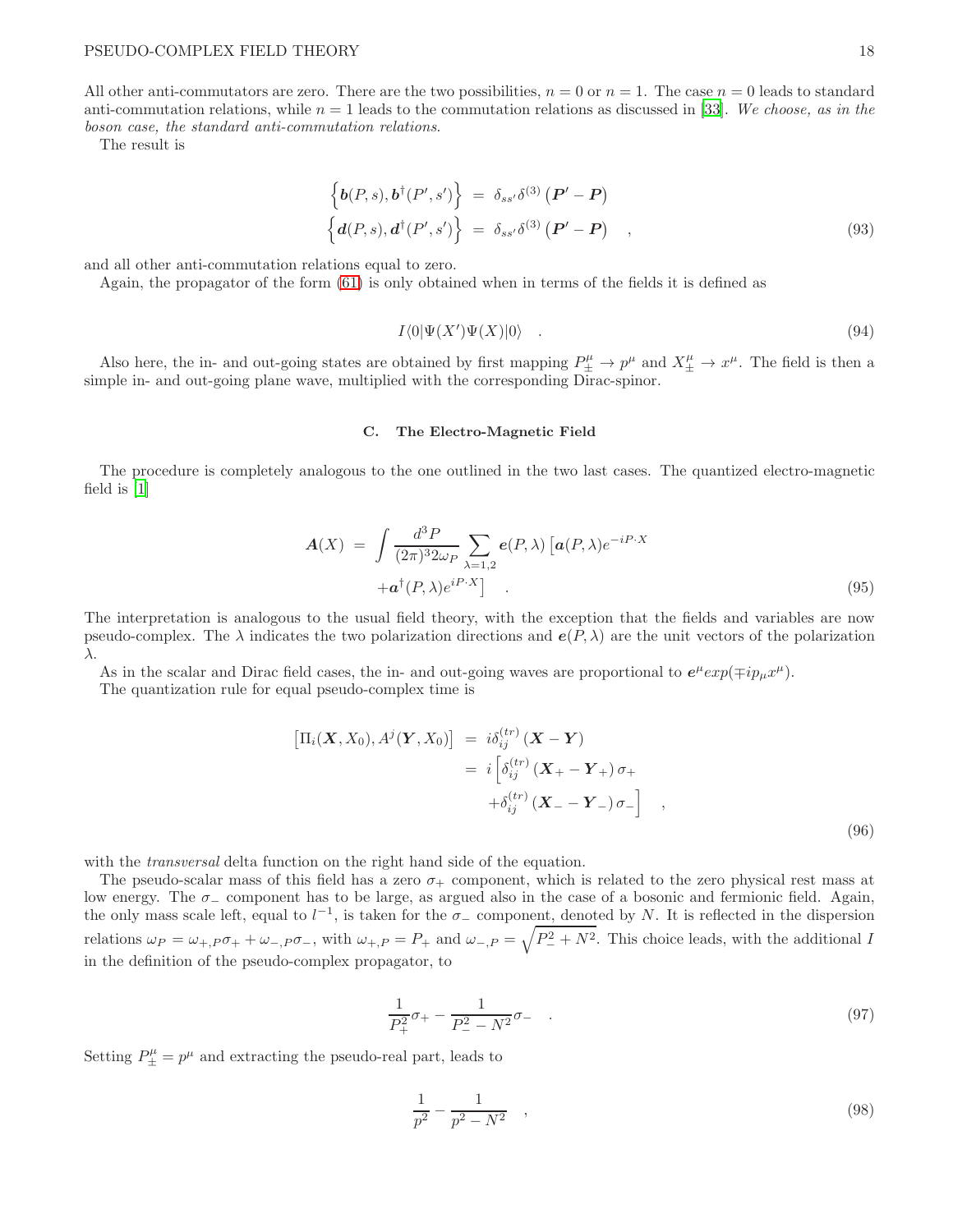# PSEUDO-COMPLEX FIELD THEORY 19

i.e., to the desired result of the propagator.

A consequence of [\(98\)](#page-17-0) is an effective mass of the photon as a function in energy. We set the propagator in [\(98\)](#page-17-0) equal to  $1/(p^2 - m(\omega))^2$ , with  $m(\omega)$  being a *effective rest mass* at a fixed energy  $\omega$ . Solving for  $m(\omega)$  yields  $p^2/N$ . Setting  $p^2$  equal to  $\omega^2$ , gives

<span id="page-18-0"></span>
$$
m(\omega) = \frac{\omega^2}{N} = l\omega^2 \quad . \tag{99}
$$

At energies in the GeV range, the  $m(\omega)$  is of the order of 10<sup>-20</sup> GeV, far to low to be measured. Thus, the photon appears to have no mass. At energies of  $10^{11}$  GeV, the scale of the GZK limit, this mass rises to about 500 GeV. It sounds large, but it has to be compared with the the energy scale, giving a ratio of about  $5 * 10^{-9}$ .

This has a measurable effect on the dispersion relation. The energy of the photon is given by

$$
\omega^2 = k^2 + m(\omega)^2 \quad , \tag{100}
$$

where we used  $(\hbar = 1) E = \omega$  and  $p = k$ . Solving for  $\omega$ , using Eq. [\(99\)](#page-18-0) leads in lowest order in l to  $(N = l^{-1})$ 

$$
\frac{\omega}{k} = 1 - \frac{1}{2}(lk)^2 \quad , \tag{101}
$$

which shows the deviation from the light velocity. For energies at the GZK scale ( $\omega = 10^{11}$  GeV) and using  $l =$  $5 * 10^{-20}$  GeV<sup>-1</sup>, the second term on the right hand side acquires the value of  $2.5 * 10^{-18}$ , still quite low. For energies of the order of 50 TeV = 50000 GeV the effect is even smaller, about  $10^{-34}$ . In [\[34\]](#page-27-33) upper limits on the correction to the speed of light were deduced for energies in the TeV range, using experimental observations. The stringenst limit, obtained for the case of Compton scattering of photons in the TeV range, is  $\lt 10^{-16}$ .

For a free propagating photon, the effect of the mass  $N$  via the vacuum polarization can be assimilated in a renormalization of the charge, as shown in [\[1\]](#page-27-0). It results in a modification, due to the mass scale  $l^{-1}$ , to the dependence on the energy scale in the running coupling constant. Thus, renormalization is still necessary, although it is not related to erase infinities any more.

There is an interesting interpretation of the zero component of the vector potential. Using the propagator and searching for the Fourier transform, gives for the  $\sigma_+$  part a simple Coulomb potential  $-\frac{1}{r_+}$ , while the  $\sigma_-$  part describes a propagating particle with mass N, i.e., it results in a Yukawa potential  $e^{-Nr-r}$ -. Projecting to the pseudo-real part, with  $r_{+} = r$ , gives

$$
A_0 \sim -\frac{1}{r} \left( 1 - e^{-Nr} \right) \quad . \tag{102}
$$

For large r it is essentially the Coulomb potential. However, for r of the order of  $\frac{1}{N} \sim l$  a deviation appears. For  $r \to 0$  we get  $A_0 \to \sim -N$ , which is a large number.

#### VII. CALCULATION OF SOME CROSS SECTIONS

We will determine two different cross sections: a) the dispersion of a charged particle in an external Coulomb field and b) the Compton scattering. The steps are analogous to the ones described in [\[1\]](#page-27-0). The two cross sections chosen, differ to lowest order in the internal lines, which is a photon in the first case and a fermion in the latter.

We use the proposed projection method on how to extract numerical results. It requires the construction of the building blocks of the S-matrix elements, i.e., the  $\sigma_{+}$  component of the fields and the pseudo-real part of the propagators, and then compose the S-matrix element. When a filed appears in internal lines, it is treated similar to the propagators, i.e., the sum of the  $\sigma_{\pm}$  components have to be taken. The cross section is proportional to the square of the S-matrix element.

We take into account only electro-magnetic interactions. The united electro-weak field theory should be used, because the interesting deviations will probably occur at very large energies. This would, however, explode the scope of the present contribution. To get more realistic cross sections at ultra-high energies, we refer to a later publication.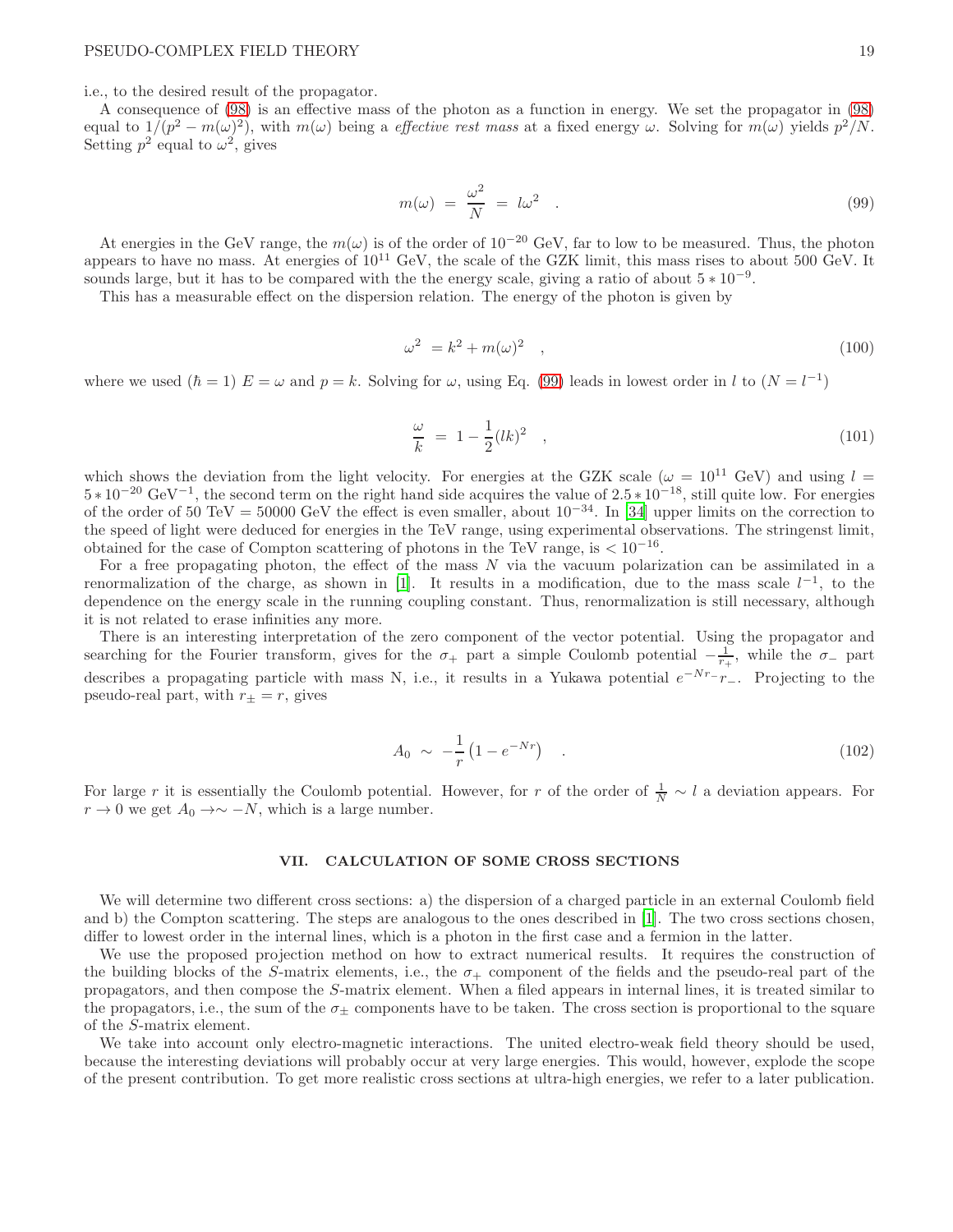# A. Scattering of a charged Particle at a Coulomb Potential

We proceed in a completely analogous way as in Ref. [\[1\]](#page-27-0). The transition matrix element is given by

<span id="page-19-0"></span>
$$
S_{fi} = -ie \int d^3 X \bar{\Psi}_f(X) \gamma^{\mu} A_{\mu}(X) \Psi_i(X) , \qquad (103)
$$

where the indices i and f refer to the initial and final state respectively. The fields in Eq.  $(103)$  are substituted according to the rules formerly established.

The in- and out-coming field are given by

$$
\Psi_i(x) = \sqrt{\frac{m}{E_i V}} u(p_i, s_i) e^{-ip_i \cdot x}
$$
\n
$$
\bar{\Psi}_f(x) = \sqrt{\frac{m}{E_f V}} \bar{u}(p_f, s_f) e^{-ip_f \cdot x} \quad , \tag{104}
$$

with  $E_{i/f} = \sqrt{p_{i/f}^2 + m^2}$ . The Coulomb field describes the mediating photons and one has to take the pseudo-real component of

<span id="page-19-1"></span>
$$
A_0(X) = 2 \left[ -\frac{Ze}{4\pi |X_+|} \sigma_+ + \frac{Ze}{4\pi |X_-|} e^{-N|X_-|} \sigma_- \right] \quad . \tag{105}
$$

Determining the partial cross section involves integration over the coordinates, which we assume to be along the pseudo-real axis, i.e.,  $|X| = r$ , and  $P_{\pm} = p$ .

Taking the pseudo-real part of  $(105)$ , leads to the transition matrix element

$$
S_{fi} = iZe^2 \frac{1}{V} \sqrt{\frac{m^2}{E_f E_i}} \frac{\bar{u}(p_f, s_f) \gamma^0 u(p_i, s_i)}{|q|^2} 2\pi \delta(E_f - E_i)
$$
  

$$
-iZe^2 \frac{1}{V} \sqrt{\frac{m^2}{E_f E_i}} \frac{\bar{u}(p_f, s_f) \gamma^0 u(p_i, s_i)}{|q|^2 + N^2} 2\pi \delta(E_f - E_i) ,
$$
  
(106)

with  $q = p_f - p_i$ . The mass N, is the  $\sigma_-$  component of the photon's pseudo-complex mass.

One finally arrives at the expression

$$
\frac{d\sigma}{d\Omega} = 4Z^2\alpha^2 m^2 \left(\frac{1}{|q|^2} - \frac{1}{|q|^2 + N^2}\right)^2
$$

$$
|\bar{u}(p_f, s_f)\gamma^0 u(p_i, s_i)|^2 \tag{107}
$$

Using the mean value of the cross section for different spin orientations [\[1\]](#page-27-0) and the kinematic relations  $E_i = E_f = E$ (elastic scattering)  $(p_i \cdot p_f) = E^2 - p^2 cos \theta$ , we arrive at

$$
\frac{d\bar{\sigma}}{d\Omega} = \frac{Z^2 \alpha^2}{4p^2 \beta^2 (\sin \frac{\theta}{2})^4} \left( 1 - \beta^2 \sin^2 \frac{\theta}{2} \right)
$$

$$
\left[ 1 - \frac{p^2 \sin^2 \frac{\theta}{2}}{N^2 + 4p^2 \sin^2 \frac{\theta}{2}} \right]^2 \quad . \tag{108}
$$

The bar over the  $\sigma$  indicates the summation over the spin directions of the in- and out-coming particle. The factor in front of "[...]<sup>2</sup>" is the Mott formula for the scattering of an electron at a Coulomb potential of a nucleus.

Considering that  $N = \frac{1}{l}$ , we get to lowest order in l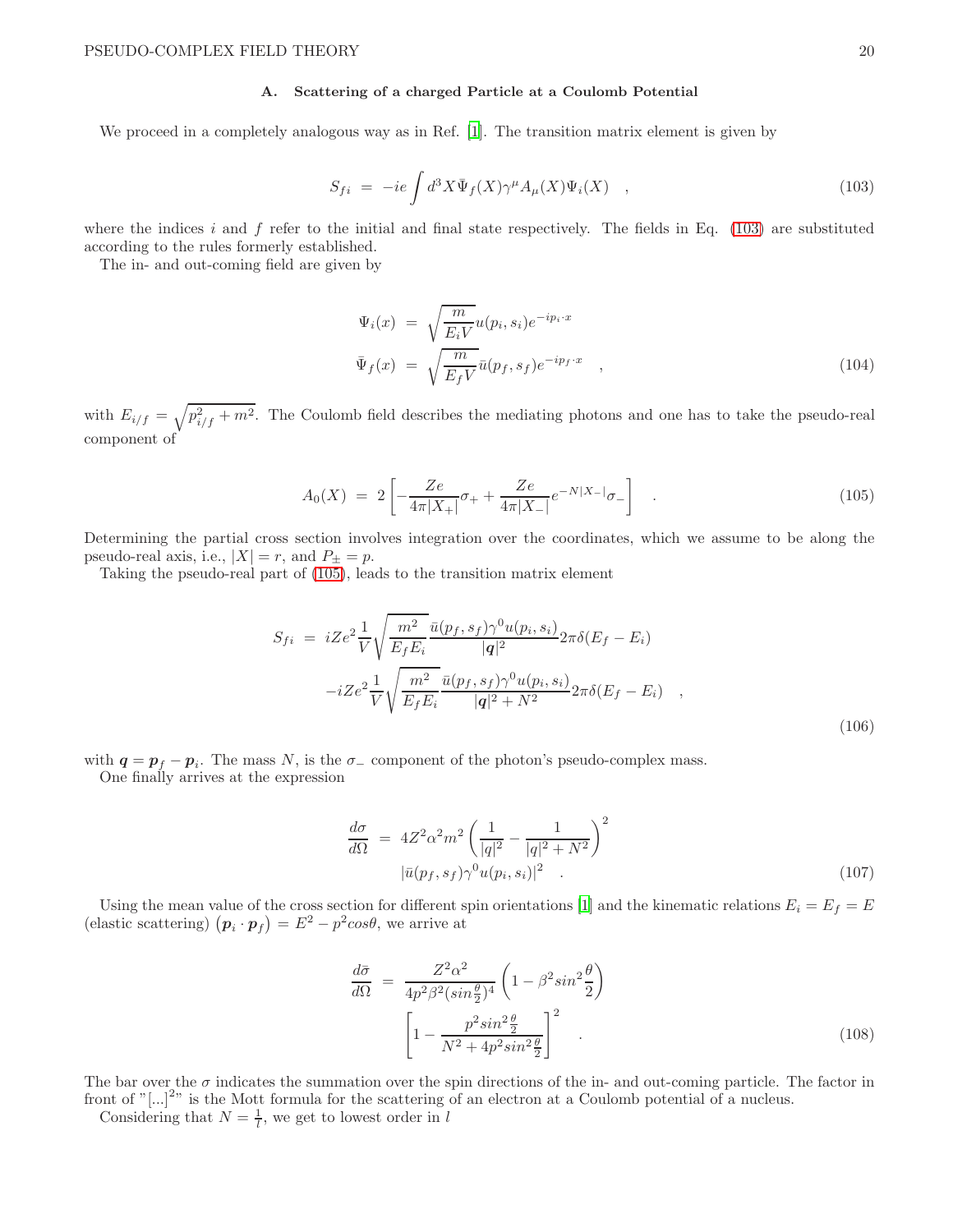$$
\frac{d\bar{\sigma}}{d\Omega} \approx \frac{d\bar{\sigma}}{d\Omega} \left|_{\text{Mott}} \left[ 1 - 8l^2 p^2 \sin^2 \frac{\theta}{2} \right] \right. \tag{109}
$$

The largest correction is at back scattering  $(\theta = \pi)$ . However, even for linear momenta near the GKZ cutoff  $(p \approx 10^{11} \text{ GeV})$ , the corrections are of the order of  $10^{-16}$   $(l \approx 5 \text{ 10}^{-20} \text{GeV}^{-1})$ , corresponding to the Planck length), beyond any hope to be measured in near future. At momenta in the TeV range, the situation is even more hopeless. The corrections would be of the order of  $10^{-31} - 10^{-32}$ .

## B. Compton Scattering

The calculation of the cross section proceeds in the same way as explained in [\[1\]](#page-27-0). Traces of  $\gamma$ -matrices appear which are of the form (we use the Dirac notation  $A = \gamma_{\mu} A^{\mu}$ )

$$
\boldsymbol{B}_{\sigma_1 \sigma_2} = \text{Tr} \left[ \frac{\dot{p}_f + m}{2m} \Gamma_{\sigma_1} \frac{\dot{p}_i + m}{2m} \bar{\Gamma}_{\sigma_2} \right] , \qquad (110)
$$

with  $\sigma_k = \pm$  and

$$
\Gamma_{\pm} = \frac{\cancel{\ell}'(\cancel{p}_i + \cancel{k} + M_{\pm})\cancel{k}}{2\cancel{p}_i \cdot k + (m^2 - M_{\pm}^2)} + \frac{\cancel{k}(\cancel{p}_i - \cancel{k} + M_{\pm})\cancel{\ell}'}{-2\cancel{p}_i \cdot k + (m^2 - M_{\pm}^2)}
$$
\n(111)

and  $\bar{\Gamma}_{\sigma} = \gamma^0 \Gamma_{\sigma} \gamma^0$ . We use  $M_+ = m$  and  $M_- = \frac{1}{l}$ . For the plus sign we get the usual expression. The two possibilities of  $\Gamma_{\pm}$  appear because to the propagator  $1/(\not p - m)$  of the SFT one has to add the second term  $-1/(\not p - M_{-})$ .

When the minus index is used, we can exploit the large value of  $M_{-} >> p_i, p_f, k$  and approximate  $\Gamma_{-}$  through

$$
\Gamma_{-} \approx -\frac{2(\epsilon \cdot \epsilon')}{M_{-}} \quad . \tag{112}
$$

We arrive finally at the expression for the total cross section, having made the usual relations between  $p_i$  and  $p_f$ [\[1\]](#page-27-0) and evaluate the cross section in the laboratory frame, with  $p_i = (m, 0, 0, 0)$ . We obtain

$$
\frac{d\bar{\sigma}}{d\Omega'_{k}}(\lambda',\lambda) \approx \frac{1}{4m^{2}}\alpha^{2}\frac{\omega'^{2}}{\omega^{2}}\left\{\frac{\omega'}{\omega}+\frac{\omega}{\omega'}+4(\epsilon\cdot\epsilon')^{2}-2\right\}
$$

$$
-4\frac{m}{M_{-}}\left\{\frac{1}{m}(\epsilon\cdot\epsilon')(\epsilon\cdot k')(\epsilon'\cdot\epsilon)\left(\frac{1}{\omega}-\frac{1}{\omega'}\right)\right\}
$$

$$
+(\epsilon\cdot\epsilon')^{2}\left(\frac{\omega'}{\omega}+\frac{\omega}{\omega'}+2\right)\right\}.
$$
(113)

Summing over the initial polarizations  $(\lambda, \lambda')$  of the photons we arrive at

$$
\frac{d\bar{\sigma}}{d\Omega'_k} \approx
$$
\n
$$
\frac{\alpha^2 \omega'^2}{2m^2 \omega^2} \left( \frac{\omega'}{\omega} + \frac{\omega}{\omega'} - \sin^2(\theta) \right)
$$
\n
$$
\left\{ 1 - \frac{m}{M_-} \frac{\left[ \frac{(\omega' - \omega)}{m} \cos\theta \sin^2\theta + (1 + \cos^2\theta) \left( \frac{\omega'}{\omega} + \frac{\omega}{\omega'} + 2 \right) \right]}{\left[ \frac{\omega'}{\omega} + \frac{\omega}{\omega'} - \sin^2(\theta) \right]} \right\}
$$
\n(114)

As can be seen, the correction is proportional to  $\frac{m}{M_-} = ml$ . The deviations are increased when heavy particles, like  $W^{\pm}$  and Z bosons are involved. Choosing  $\theta$  in the forward or backward scattering and using a particle of mass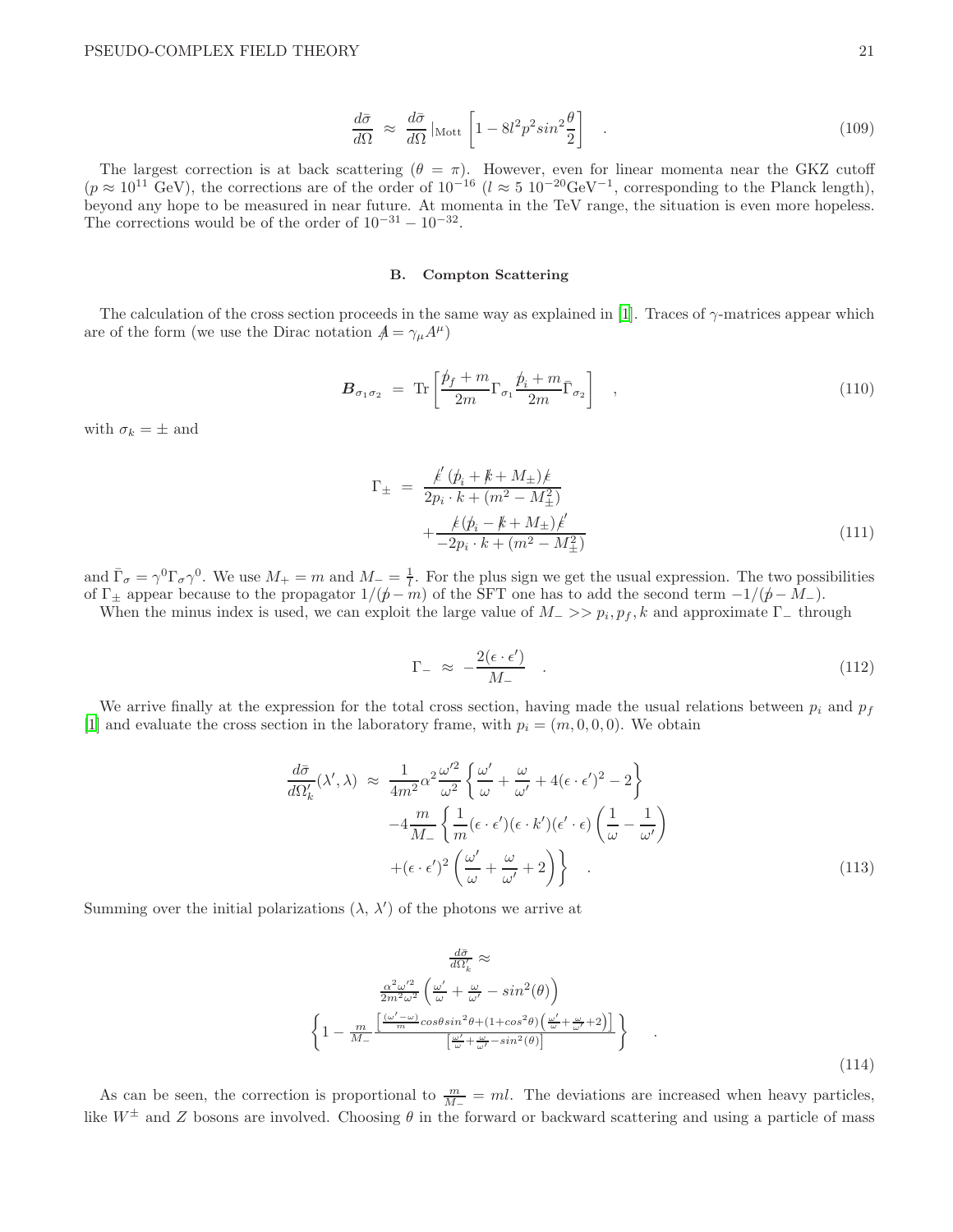$\approx 100$  GeV, leads to a correction of the order of (using also  $\omega' \approx \omega$ )  $-100/(5 * 10^{20}) = 2 * 10^{-19}$ , which is still low, but easier to measure than in the Coulomb scattering of a charged particle.

Obviously, an internal photon line gives as the smallest correction terms proportional to  $l^2$ , while an internal electron line gives a correction proportional to l. This is due to the dependence of the propagator on  $M_$ , which is ~  $(1/M_-^2)$ for the photon and  $\sim (1/M_{-})$  for the fermion. If one searches for detectable deviations one should, therefore, choose processes which include dominantly electron internal lines.

#### C. Lamb Shift and magnetic Moment of the electron

We also looked at possible changes in the Lamb shift and the magnetic moment of the electron. After having applied the charge and mass renormalization [\[1](#page-27-0)], the main corrections come from the internal photon line and it is proportional to  $q^2l^2 = q^2 * 25 * 10^{-40}$ , with q being the momentum exchange. Because of the smallness of l and q, the corrections are far less than the current accuracy of about  $10^{-11}$  in, e.g., the anomalous magnetic moment of the electron.

Thus, the appearance of a smallest length scale in the pseudo-complex field theory does not result in measurable effects, considering standard high precision experiments. The only hope to see a difference is the possible observation of the GZK cutoff.

# VIII. RELATION TO GEOMETRIC APPROACHES

It is illustrative to show a connection to geometrical formulations in flat space-time, especially those which are related to our approach. It also will give a hint on how to extend the pseudo-complex field theory such that it permits a shift of the GZK limit. The language will be held simple in order to avoid unnecessary complex notations.

Caianiello showed in (1981) [\[35](#page-27-34)] the existence of a maximal acceleration, by combining the metric in the coordinate and *momentum* space. This metric is very similar to the one in Eq. [\(117\)](#page-21-0) below, for the pseudo-complex description. He argued for this combination of position and momentum in the same line element due to the uncertainty relation which treats momentum and coordinate on an equal footing. This was already observed by M. Born [\[36,](#page-27-35) [37\]](#page-27-36), called now the reciprocity theorem of Born.

To show more details, let us define an orbit in the space-time manifold by

<span id="page-21-1"></span>
$$
X^{\mu} = x^{\mu} + lI u^{\mu} \quad , \tag{115}
$$

where  $u^{\mu} = \frac{dx^{\mu}}{d\tau}$  is the four-velocity, l the invariant length scale and  $\tau$  the proper time. The l appears for dimensional reasons. It is a generalized notation also encountered and justified in section 3.1, including, besides the position of the observer, the information about his four velocity. In Eq. [\(115\)](#page-21-1), the observer is not only characterized by its position  $x^{\mu}$  in the Minkowski space, but also by its four-velocity, which defines a 4-bein along the world line he realizes in the Minkowski space. Eq. [\(115\)](#page-21-1) is a possibility to unite in one coordinate the position  $x^{\mu}$  of the observer with the *co-tangent* space, given by the 4-bein, defined through  $u^{\mu} = \frac{dx^{\mu}}{d\tau}$ . The geometrical implications are much more involved, related to the fiber bundle description on which we will not elaborate here.

In a similar way the four velocity  $u^{\mu} = \frac{\hat{d}x^{\mu}}{d\tau}$  and the four momentum  $p^{\mu} = \gamma m a^{\mu}$  are modified to

$$
U^{\mu} = u^{\mu} + lIa^{\mu}
$$
  
\n
$$
P^{\mu} = p^{\mu} + lIf^{\mu} \quad , \tag{116}
$$

with  $a^{\mu} = \frac{du^{\mu}}{d\tau}$  as the four-acceleration and  $f^{\mu}$  as the four-force.  $U^{\mu}$  is obtained through the derivation of  $X^{\mu}$  with respect to the eigen-time.

The scalar product with respect to the  $dX^{\mu}$ , defines a new line element, given by [\[21,](#page-27-20) [27\]](#page-27-26)

<span id="page-21-0"></span>
$$
d\omega^2 = \eta (dX, dX)
$$
  
=  $dX^{\mu}dX_{\mu} = dx^{\mu}dx_{\mu} + l^2 du^{\mu}du_{\mu}$   
+ $lI(2dx^{\mu}du_{\mu})$  (117)

The  $d\omega$  is also considered as a generalized proper time. Now,  $x^{\mu}u_{\mu} = x^{\mu}\frac{dx^{\mu}}{d\tau} = 0$ . Therefore, it can be rewritten as (with  $u^{\mu} = \frac{dx^{\mu}}{d\tau}$ ,  $a^{\mu} = \frac{du^{\mu}}{d\tau}$  and  $d\tau^2 = dx^{\mu}dx_{\mu}$ ),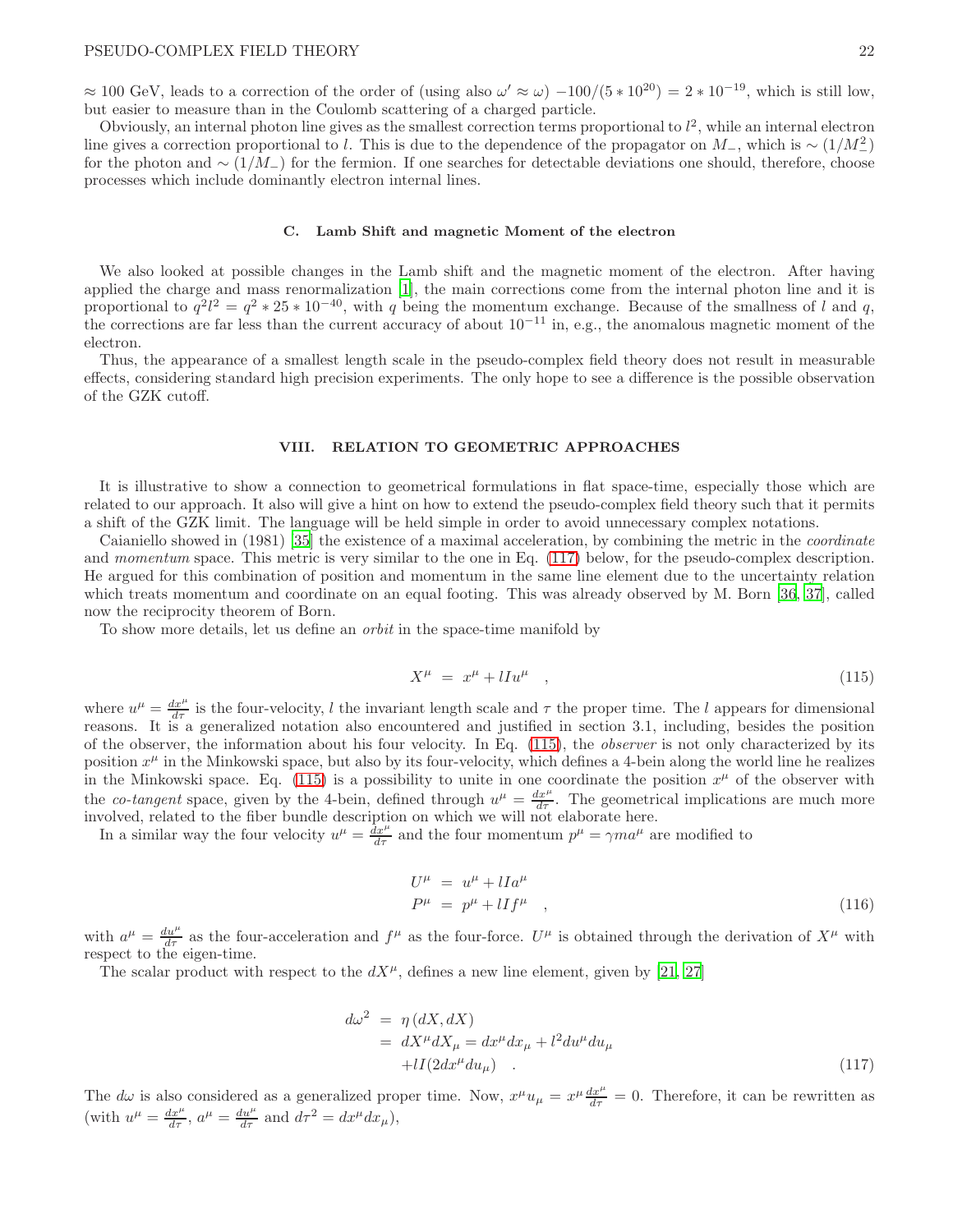$$
d\omega^2 = d\tau^2 (1 - l^2 g(u, a))
$$
  
 
$$
g(u, a) = -a^{\mu} a_{\mu} = -a_0^2 + a_k^2
$$
 (118)

Using  $l^2 g(u, a) = \frac{a^2}{C^2}$  $\frac{a^2}{G_0^2}$ , with  $G_0 = \frac{1}{l^2}$ , and requiring the positive definiteness of the metric  $(d\omega^2 > 0)$ , we arrive at the maximal acceleration  $G_0$ .

The new proper time  $d\omega$  is related to the standard eigen-time  $d\tau$  via

$$
d\omega = \sqrt{1 - l^2 g^2} \, d\tau \quad . \tag{119}
$$

The factor in front of  $d\tau$  reflects an additional  $\gamma$  factor, added to the one in special relativity.

In contributions based on a geometric description [\[23](#page-27-22), [38](#page-27-37), [39](#page-27-38)], one usually defines the  $d\omega^2$  as

$$
d\omega^2 = dx^{\mu}dx_{\mu} + l^2 du^{\mu}du_{\mu}
$$
\n(120)

alone. This metric is invariant under transformations of  $O(2, 6)$  (the measure contains two time and 6 space components:  $dx^0$ ,  $du^0$  and  $dx^k$ ,  $du^k$ ). Comparing this with the pseudo-complex metric, the difference is in the term  $2lI(dx^{\mu}du_{\mu})=0$ . This might be irrelevant. However, as stated in [\[25,](#page-27-24) [27\]](#page-27-26), its omission leads to a contradiction to the Tachibama-Okumara no-go theorem [\[40\]](#page-27-39). It states that when the space-time manifold has an almost complex structure, as the theories published in [\[38](#page-27-37), [39\]](#page-27-38) have, a parallel transport does not leave invariant this structure. In contrast, when the line element is chosen as in [\(117\)](#page-21-0), the space-time manifold has an almost product structure and the Tachibama-Okumara theorem is satisfied. However, in [\[38,](#page-27-37) [39\]](#page-27-38) the symplectic structure, which produces the almost complex structure, is essential in order to maintain the commutation relations between the coordinates and momenta. This indicates that there are still important points not understood, which have to be studied yet.

In [\[38](#page-27-37), [41](#page-27-40)] the representation theory is discussed, allowing only canonical, symplectic transformations,  $Sp(4)$ . This restriction is necessary in order to maintain the commutation relation of the coordinates with the momenta invariant. The intersection is the group  $U(1,3) \simeq O(2,6) \cup Sp(4)$ . Including translations, Low arrives at what he denominates as the group  $CR(1,3) \simeq U(1,3) \otimes_{s} H(1,3)$ , where  $\otimes_{s}$  refers to the semi-direct product and  $H(1,3)$  to the Heisenberg group in 1+3-dimensions. For details, consult the references [\[38](#page-27-37), [41](#page-27-40)].

Beil [\[39](#page-27-38), [42,](#page-27-41) [43,](#page-27-42) [44](#page-27-43)] included the electromagnetic gauge potential into the metric, showed the connection to a maximal acceleration and claims a relation to Finslerian metrics. The approach by Beil, however, is put on doubt [\[45\]](#page-27-44) due to several inconsistencies, like identifying the energy with the Lagrangian at one point and mixing notations in [\[39](#page-27-38)].

There are several other geometrical approaches, where the relation to ours is not so clear up to now: Brandt [\[46,](#page-28-0) [47,](#page-28-1) [48\]](#page-28-2), developed a geometric formulation, including gauge transformations. All gauge fields are included in the metric.

We also mention different geometrical approaches, based on the pseudo-complexification of geometry. To our knowledge, the first person, who proposed this extension is A. Crumeyrolle. In [\[22](#page-27-21)] pseudo-complex numbers where introduced (called by him hyperbolic numbers) and the coordinates  $x^{\mu}$  of space-time were complexified hyperbolically. A couple further contributions appeared [\[49,](#page-28-3) [50\]](#page-28-4) and other authors continued on this line [\[51](#page-28-5), [52](#page-28-6), [53](#page-28-7), [54\]](#page-28-8). The theory presented has some mathematical overlap to our formulation but the basic physical description and philosophy are different.

As a last example of the geometric approach we mention Refs. [\[14,](#page-27-13) [15](#page-27-14), [16\]](#page-27-15). They introduce a preferred velocity, thus, breaking rotational invariance explicitly. The Poincaré group breaks down to a subgroup with 8 generators. Lorentz invariance is explicitly broken and it is proven to be related to a Finslerian metric. Three different solutions of possible metrics are discussed, corresponding to a space-, time- and light-like velocity vector. How this is related to the pseudo-complex description is not clear yet. Only in the former mentioned approaches a relation is presented for a flat space-time manifold.

Conclusion: In flat space-time there is a correspondence to some geometric approaches previously discussed in the literature. They will give a hint on how to extend the extraction to physically observable numbers.

# IX. EXTENSION OF THE PSEUDO-COMPLEX FIELD THEORY

The last section contains a hint on how possibly to extend the pseudo-complex field theory. It is related to a modification of the extraction procedure. Up to now, the  $P^{\mu}$  has two linear independent components, namely the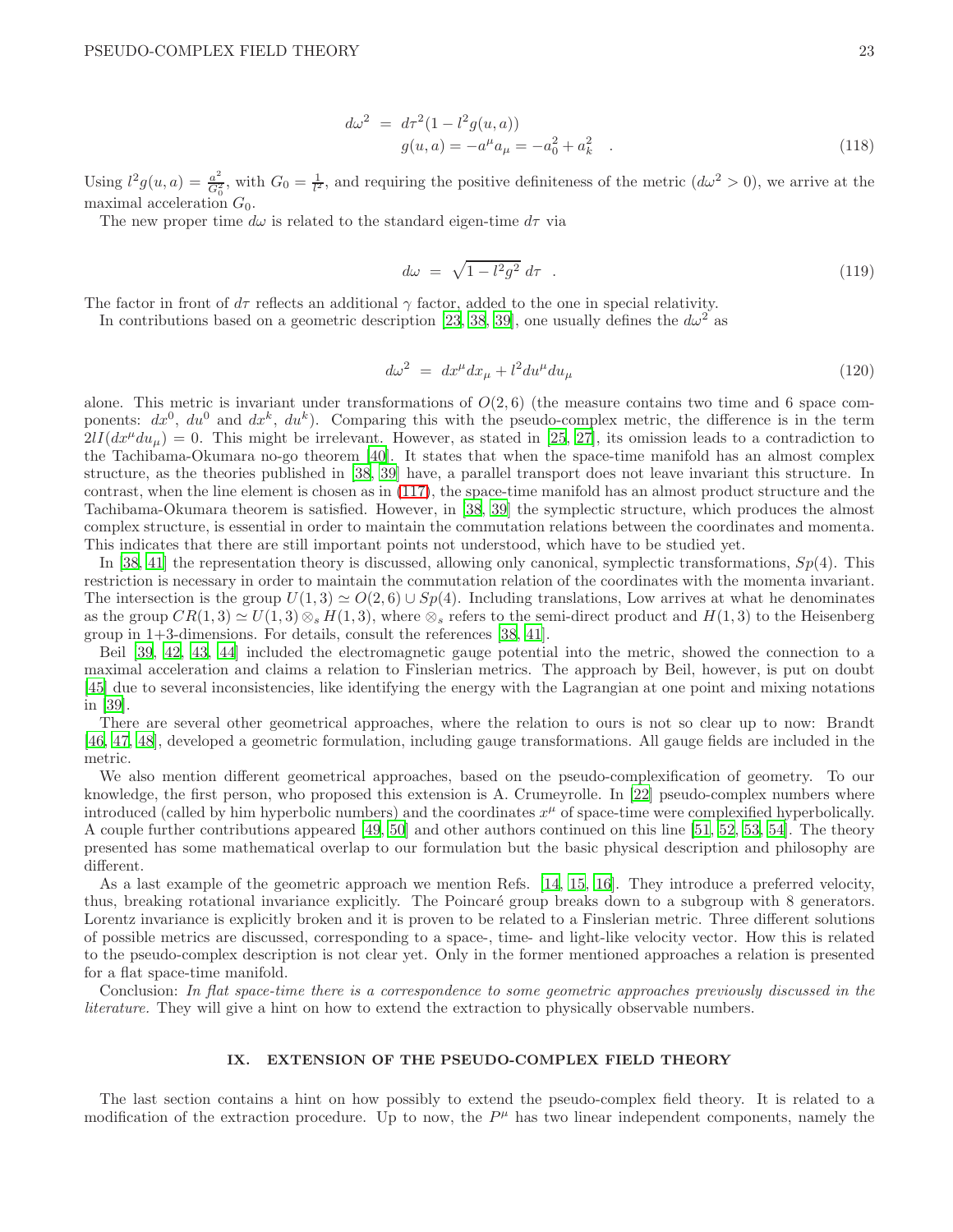pseudo-real  $P_1^{\mu}$  and the pseudo-imaginary  $P_2^{\mu}$  one. In the last section we saw, however, that one can interpret the pseudo-imaginary component in a consistent way as a force, acting on the particle along its world line. This can be seen as a *projection* to a subspace in the pseudo-complex space of  $P^{\mu}$ , with the constriction of  $P_2^{\mu} = l f^{\mu}$ . Therefore, instead of setting the pseudo-imaginary component to zero, it is *substituted* by  $l f^{\mu}$ . This is equivalent to add to the Lagrange density an additional term, reflecting the effect of the particle's acceleration during the interaction. But it is more: This interaction originates as a part of the pseudo-complex linear momentum and, thus, represents an extension of the minimal coupling scheme to the pseudo-complex formulation:

$$
P_{\mu} \rightarrow p_{\mu} + l I f_{\mu} \quad . \tag{121}
$$

We can then proceed in the same way as done in [\[20](#page-27-19)], where the first results of the PCFT, related to the shift of the GZK limit, were presented. The equation of motion for a Dirac particle changes to

$$
\left(\gamma^{\mu}(p_{\mu} + lI f_{\mu}) - M\right)\Psi \quad \epsilon \quad \mathcal{P}^{0} \quad , \tag{122}
$$

with  $\mathcal{P}^0 = \mathcal{P}^0_+ \cup \mathcal{P}^0_-$ , is the set of zero divisors. The  $f_\mu$  may contain a dependence on the photon field, but not necessarily.

Using  $P_{\pm}^{\mu} = p^{\mu} \pm l f^{\mu}$ , multiplying by the pseudo-complex conjugate of the operator gives  $(p_{+} - M_{+})(p_{-} - M_{-})\Psi = 0$ , and subsequently multiplying by  $(\gamma_\mu [p^\mu - lf_\mu]+M_-) (\gamma_\mu [p^\mu + lf_\mu]+M_+)$  and using the properties of the  $\gamma^\mu$  matrices, we arrive at the equation

$$
\left(P_{+\mu}P_{+}^{\mu}-M_{+}^{2}\right)\left(P_{-\mu}P_{-}^{\mu}-M_{-}^{2}\right)\Psi\ =\ 0\quad.\tag{123}
$$

Selecting the first factor, using  $P_{+\mu}P_{+}^{\mu} = E^2 - p^2 + l^2 f_{\mu}f^{\mu} + l(p_{\mu}f^{\mu} + f_{\mu}p^{\mu})$ , we arrive at the dispersion relation

$$
E^{2} = p^{2} + (lf)^{2} + l(pf + fp) + M_{+}^{2} \quad , \tag{124}
$$

with  $f^2 = -f_\mu f^\mu > 0$ . and  $pf = -p_\mu f^\mu$ ,  $fp = -f_\mu p^\mu$ . When  $f^\mu$  is a force, it is proportional to  $\frac{dp^\mu}{d\tau}$  and, thus,  $pf = fp = 0.$ 

This leads to a modification of the threshold momentum, for the production of pions in a collision of a proton with a photon from the CMB, [\[20\]](#page-27-19)

<span id="page-23-0"></span>
$$
p_{1,\text{thr.}} \approx \frac{(\tilde{m}_2 + \tilde{m}_3)^2 - \tilde{m}_1^2}{4\omega} \approx \frac{(m_2 + m_3)^2 - m_1^2}{4\omega} + \frac{l^2}{4\omega} \left[ (m_2 + m_3) \left( \frac{f_2^2}{m_2} + \frac{f_3^2}{m_3} \right) - f_1^2 \right] \tag{125}
$$

The analysis showed that, if  $f^{\mu}$  is interpreted as a Lorentz force, the maximal shift of the GZK is at most by a factor of two. Equation [\(125\)](#page-23-0) is the result of a "back on the envelope calculation", with the energy parameter  $\omega$  of the photon from the CMB. It suffices to estimate the shift, but in order to obtain the shape of the cosmic ray spectrum, a complete determination involves the folding with the thermal spectrum of the CMB [\[56\]](#page-28-9).

# X. CONCLUSIONS

In this contribution we presented a pseudo-complex formulation of Quantum field theory, suggested schematically in Refs. [\[23,](#page-27-22) [27](#page-27-26)], however, without further calculations. The pseudo-complex field theory (PCFT) shows important properties, like i) it contains a maximal acceleration, implying a scalar minimal length parameter, due to which ii) it is Pauli-Villars regularized, iii) maintains the concept of gauge invariance and iv) for each particle two mass scales appear, where one is associated to the usual physical mass and the other one to a mass of Planck scale, as argued in the main text.

The appearance of a smallest length scale in the theory is by itself interesting, asking: What are its influences on possible observable deviations to SFT? Where and how we have to search for it?

A new variational procedure had to be used, leading to the two mass scales, associated to each particle. The quantization process was discussed and shown how to define, in a consistent manner, propagators. Two distinct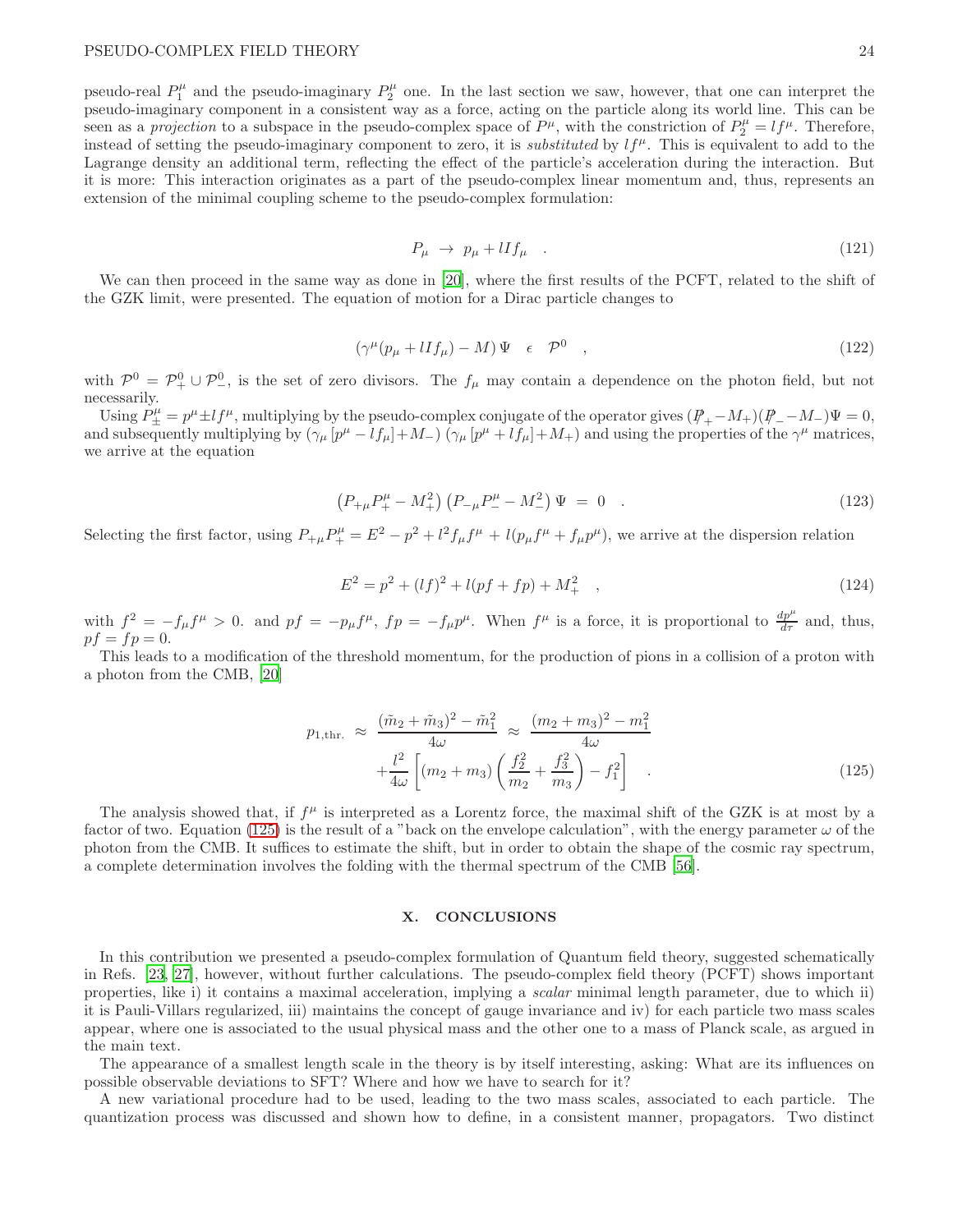# PSEUDO-COMPLEX FIELD THEORY 25

quantization formulations were investigated. The first one leads to standard (anti-)commutation relations, while the second one has an opposite sign in the (anti-)commutation relations of the fields in the σ<sup>−</sup> component, leading possibly to a different field theory. The deep physical consequences of choosing one or the other are not clear in detail. We indicated that they lead to some equivalent results, like the field equations, suggesting a connection.

An extraction procedure has been formulated for obtaining physical observable numbers, which are pseudo-real.

The cross sections for the scattering of a charged particle at an external Coulomb field and the Compton scattering where determined and deviations to SFT calculated. As one result, differences to SFT are most probably detected, when processes with fermion internal lines are considered. In this case, the deviations are proportional to the minimal length scale  $l$ , while for photon internal lines the deviation is proportional to  $l^2$ . The largest correction is of the order of 10−<sup>18</sup>. These results show that the introduction of a minimal length scale does not modify sensibly the old results of SFT at the energies applied up to now.

The effect of N on the effective photon mass was also discussed, leading to the dispersion relation  $\omega \approx k \left(1 - \frac{1}{2}(lk)^2\right)$ . At energies of the GZK scale, the corrections are of the order of  $10^{-18}$ . At  $TeV$  range, these corrections reduce to the order of 10−<sup>34</sup>, far too low to be observed in near future. The actual experimental upper limits of the correction to the light velocity is of the order of  $10^{-16}$ , for the Compton scattering of photons at 50 TeV [\[34\]](#page-27-33).

Finally, we discussed a modification of the theory, which allows a shift of the GZK limit. First results were published in [\[20\]](#page-27-19). The relation of the present theory to several geometric approaches was discussed, showing that there is an overlap, but also differences appear which have still to be understood. It is important to note that in the pseudocomplex field theory, as presented here, a clear method of quantization is available and on how to extract cross sections. Discussing the geometrical relation we obtained hints on how to extended the minimal coupling scheme.

Important problems ly ahead: One has to include the unified electro-weak field theory, because the interesting processes happen at high energy, where effects of the W and Z bosons are of significance. It will be necessary to calculate the dispersion of a proton when interacting with a photon of the CMB, producing a pion and  $e^{\pm}$  pairs, in order to obtain the cross section at ultra high energies. The Auger experiment measures this cross section. Indeed, the shift of the GKZ limit is presently the only existing experimental hint for a new microscopic structure, a smallest length scale. Another interesting line of investigation is to search for an inclusion of Gravity in the pseudo-complex formulation, i.e., General Relativity. The effects of a smallest length scale have to be investigated. For example, it would be interesting to consider the modified Scharzschild metric, giving clues on how l affects the structure of a black hole.

#### Acknowledgments

Financial support from the DFG, DGAPA and CONACyT. P.O.H. is a Mercator-professor and thanks the FIAS for all the support and hospitality given. We thank F.P.Schuller for helpful comments on the pseudo-complex field theory and H. Goenner specially for helpful comments related to the section of the geometric approach and for giving us the hint to the work of Crumeyrolle and others.

## APPENDIX A: FOURIER TRANSFORMS AND THE PSEUDO-COMPLEX DELTA FUNCTION

Let us start with the pseudo-complex  $\delta$ -function: It is defined as

$$
\tilde{\delta}(X - Y) = \frac{1}{(2\pi)} \int dP e^{iP(X - Y)} . \tag{A1}
$$

A straight line in the "space-like" sector is given by  $X = \text{R}exp(I\phi_0)$ , with  $\phi_0 = \text{const.}$  The ratio of the pseudoimaginary and pseudo-real part is

$$
X_1 = R \cosh(\phi_0)
$$
  
\n
$$
X_2 = R \sinh(\phi_0)
$$
  
\n
$$
\frac{X_2}{X_1} = \tanh(\phi_0)
$$
\n(A2)

The integration over this straight line gives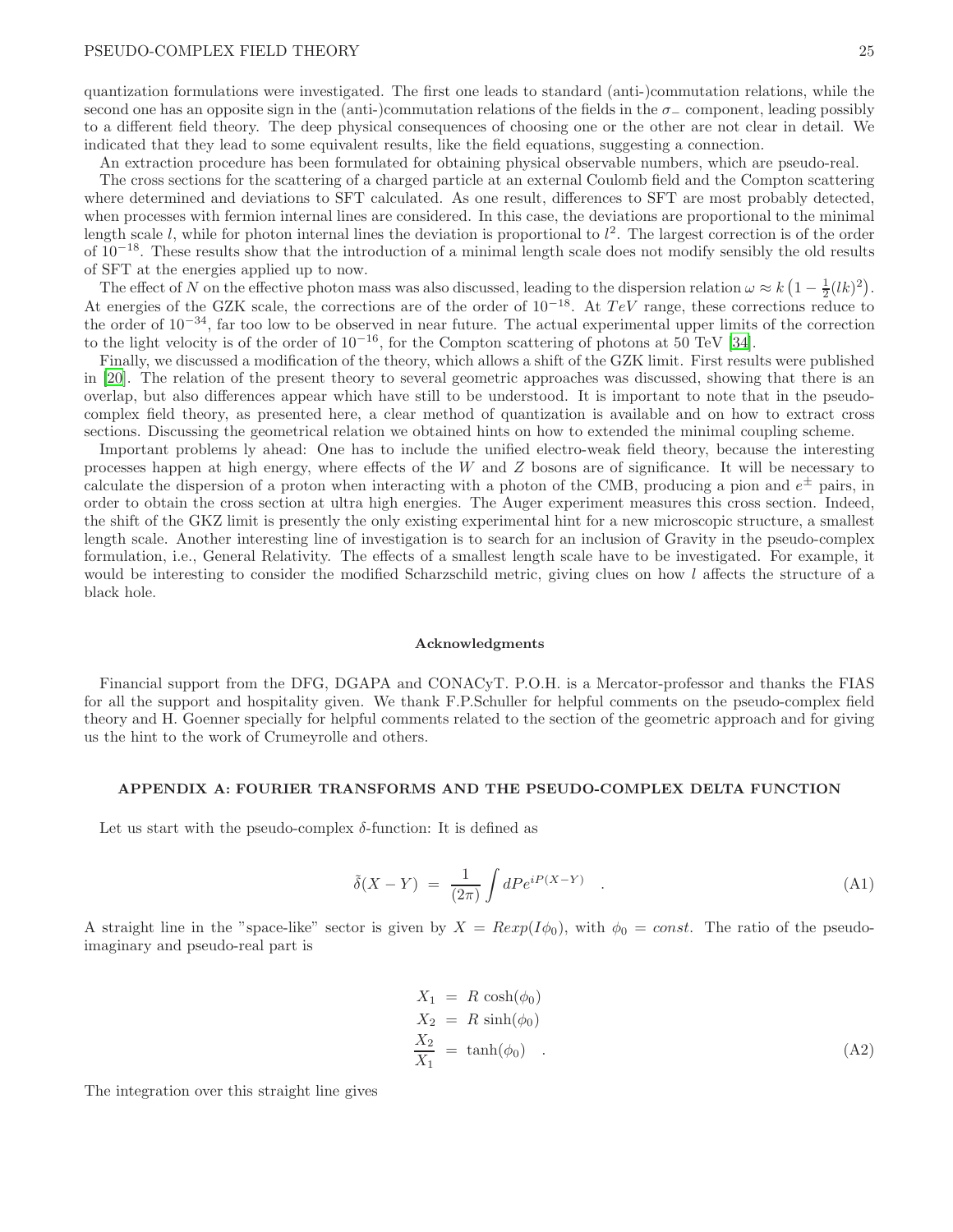$$
\tilde{\delta}(X - Y) = \frac{1}{(2\pi)} \int dR \ e^{I\phi_0} e^{R \ e^{I\phi_0} (X - Y)}
$$
\n
$$
= \frac{e^{I\phi_0}}{(2\pi)} \int_{-\infty}^{+\infty} dR \left\{ e^{iRe^{\phi_0} (X_+ - Y_+)} \sigma_+ \right.
$$
\n
$$
+ e^{iRe^{-\phi_0} (X_- - Y_-)} \sigma_- \right\}
$$
\n
$$
= e^{I\phi_0} \left( \delta(e^{\phi_0} (X_+ - Y_+)) \sigma_+ \right.
$$
\n
$$
+ \delta(e^{-\phi_0} (X_- - Y_-)) \sigma_- \right) ,
$$
\n(A3)

where we used that  $e^{I\phi_0} = e^{\phi_0}\sigma_+ + e^{-\phi_0}\sigma_-.$  Using this relation again,  $\sigma_{\pm} = 0$  and  $\sigma_{+}\sigma_- = 0$ , and the property  $\delta(aX) = \frac{1}{|a|} \delta(X)$ , we arrive at

$$
\delta(X_{+} - Y_{+})\sigma_{+} + \delta(X_{-} - Y_{-})\sigma_{-} \quad , \tag{A4}
$$

which acts like the usual delta function, i.e.

$$
\int f(X)\delta(X - Y) dX = \int f(X_+) \delta(X_+ - Y_+) \sigma_+ \n+ \int f(X_-) \delta(X_- - Y_-) \sigma_- \n= f(Y_+) \sigma_+ + f(Y_-) \sigma_- \n= f(Y) .
$$
\n(A5)

For an integration on a "time-like" straight line, for X the parametrization  $IRexp(I\phi_0)$  has to be used. The final result is

$$
I\left[\delta(X_{+}-Y_{+})\sigma_{+}+\delta(X_{-}-Y_{-})\sigma_{-}\right] \quad , \tag{A6}
$$

which acts almost like the usual delta function, i.e.

$$
\int f(X)\delta(X - Y) dX = \int f(X_+) \delta(X_+ - Y_+) \sigma_+
$$

$$
- \int f(X_-) \delta(X_- - Y_-) \sigma_-
$$

$$
= f(Y_+) \sigma_+ - f(Y_-) \sigma_-
$$

$$
= I f(Y) . \tag{A7}
$$

It does not give the function  $f(Y)$  but  $If(Y)$ .

Let us now return to the Fourier transform in 1-dimension. We define it as

$$
\tilde{F}(P) = \frac{I^{\xi}}{(2\pi)^{\frac{1}{2}}} \int dX F(Y) e^{-iPY} \quad . \tag{A8}
$$

Let us calculate

$$
\frac{1}{(2\pi)^{\frac{1}{2}}} \int dP \tilde{F}(P) e^{iPX} \quad . \tag{A9}
$$

Substituting  $\tilde{F}(P)$ , we arrive at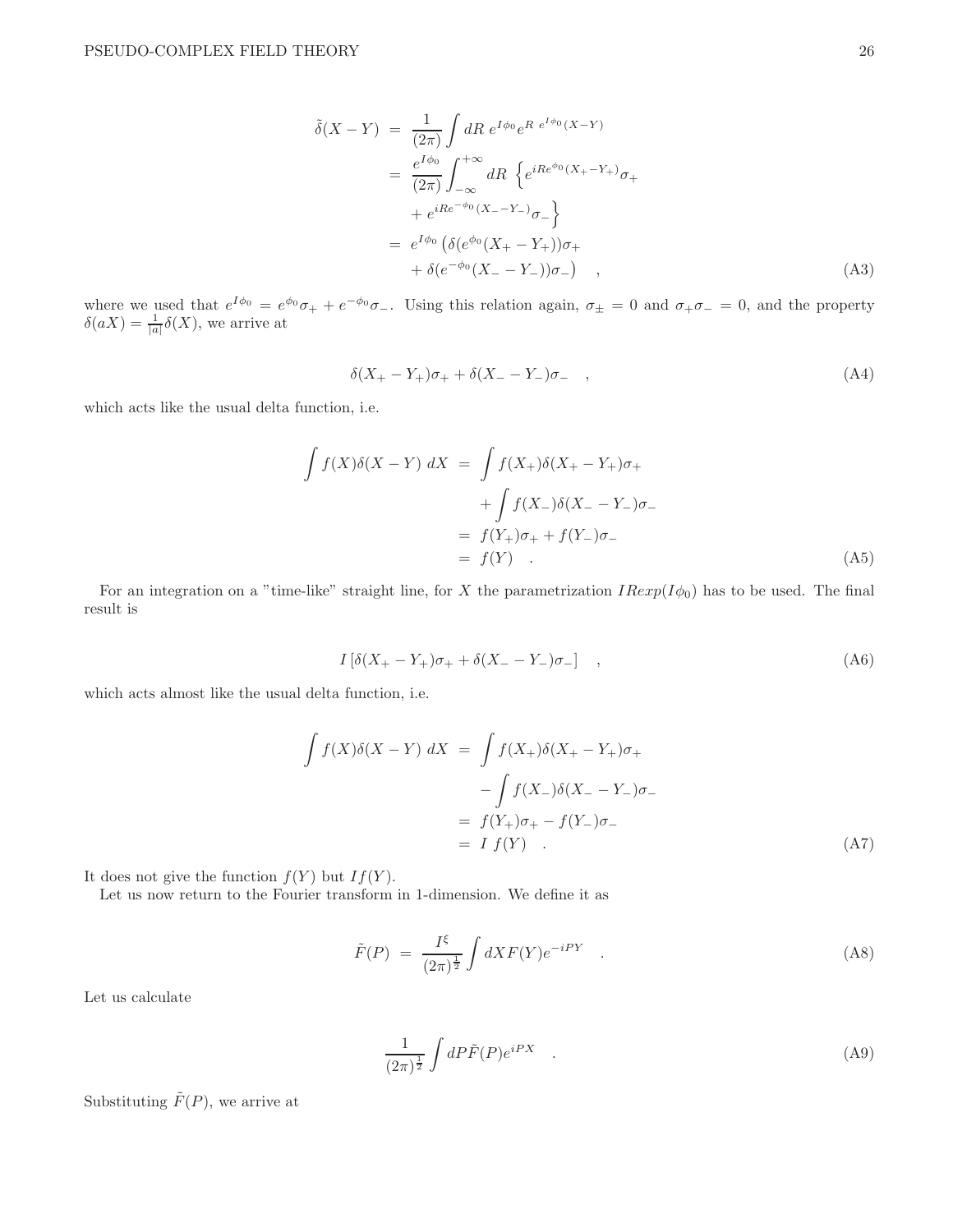$$
I^{\xi} \int dX \left( \frac{1}{(2\pi)} \int dP \ e^{iP(X-Y)} \right) F(Y) \qquad . \tag{A10}
$$

The expression in the parenthesis gives  $I^{\xi}\delta(X-Y)$ , with  $\xi=0$  for an integration along a straight line in the "spacelike" sector and  $\xi = 1$  for the integration along a straight line in the "time-like" sector. The final result is  $I^{\xi}F(X)$ , showing that the inverse transformation is given by

$$
F(X) = \frac{I^{\xi}}{(2\pi)^{\frac{d}{2}}} \int dP \tilde{F}(P) e^{iPX} \quad . \tag{A11}
$$

For a multi-dimensional integral, the factor in front changes to  $I^{n_2}/(2\pi)^{\frac{d}{2}}$ , where  $n_2$  gives the number of times one integrates in a "time-like" sector and  $d$  is the dimension of the integral. In order to be consistent, one is only allowed to integrate along straight lines. Arbitrary curves lead to integrals which can not be related to simple delta-functions.

Wether the extended definition of the  $\delta$ -function to the pseudo-complex space plays an important rôle has still to be verified.

# APPENDIX B: COMMUTATION RELATIONS OF  $a$  AND  $a^{\dagger}$

With a bar above a pseudo-complex variable we indicate usual complex conjugation. With this we have

$$
\int \bar{f}_P(X)\Phi(X)d^3X = \int d^3P'\mathbf{a}(\mathbf{p}')\int \bar{f}_P(X)f_{P'}(X)d^3X \n+ \int d^3P'\mathbf{a}^\dagger(\mathbf{p}')\int \bar{f}_P(X)\bar{f}_{P'}(X)d^3X
$$
\n(B1)

This involves integrals of the type  $\int e^{i(\boldsymbol{P}-\boldsymbol{P}')\cdot X} d^3X$ . In Appendix A we saw that these integrals are related to a generalized  $\tilde{\delta}(\mathbf{X} - \mathbf{Y})$  function.

There is, therefore, an ambiguity over which curve we have to integrate. This is the same problem we face for the integration over X. In order to keep a certain liberty, we multiply such an integral with  $I^{\xi_P}$ , where  $\xi_P$  has yet to be specified. It is zero when the integration is taken along a straight line in the "space-like" sector and it is 1 when the integration path is along a straight line in the "time-like" sector. The same holds for an integration in the coordinate space, where the index  $P$  is substituted by  $X$ .

Finally we arrive at

$$
\int \bar{f}_P(\mathbf{X}, x_0) \Phi(\mathbf{X}, X_0) =
$$
  

$$
I^{\xi_X} \left\{ \frac{1}{2\omega_P} \mathbf{a}(P) + \frac{1}{2\omega_P} \mathbf{a}^\dagger (-P) e^{2i\omega_P X_0} \right\}
$$
 (B2)

Using the conjugate momentum of the field, we get also

$$
\int \bar{f}_P(\mathbf{X}, x_0) D_0 \Phi(\mathbf{X}, X_0) =
$$
  

$$
I^{\xi_X} \left\{ -\frac{i}{2} \mathbf{a}(P) + \frac{i}{2} \mathbf{a}^\dagger(-P) e^{2i\omega_P X_0} \right\}
$$
 (B3)

The two equations lead to

$$
\mathbf{a}(\mathbf{P}) = iI^{\xi_X} \int d^3X \bar{f}_P(\mathbf{X}, X_0) \leftrightarrow D_0 \Phi(\mathbf{X}, X_0)
$$
  

$$
\mathbf{a}^\dagger(\mathbf{P}) = -iI^{\xi_X} \int d^3X f_P(\mathbf{X}, X_0) \leftrightarrow D_0 \Phi(\mathbf{X}, X_0) ,
$$
 (B4)

with  $A(X_0) \leftrightarrow D_0 B(X_0) = A(X_0) (D_0 B(X_0)) - (D_0 A(X_0)) B(X_0).$ 

The commutator of the operators  $\boldsymbol{a}$  and  $\boldsymbol{a}^{\dagger}$  is, using Eq. [\(84\)](#page-15-0),

<span id="page-26-0"></span>
$$
[a(P), a^{\dagger}(P')] = I^{n+\xi_X} \delta^{(3)}(P - P') , \qquad (B5)
$$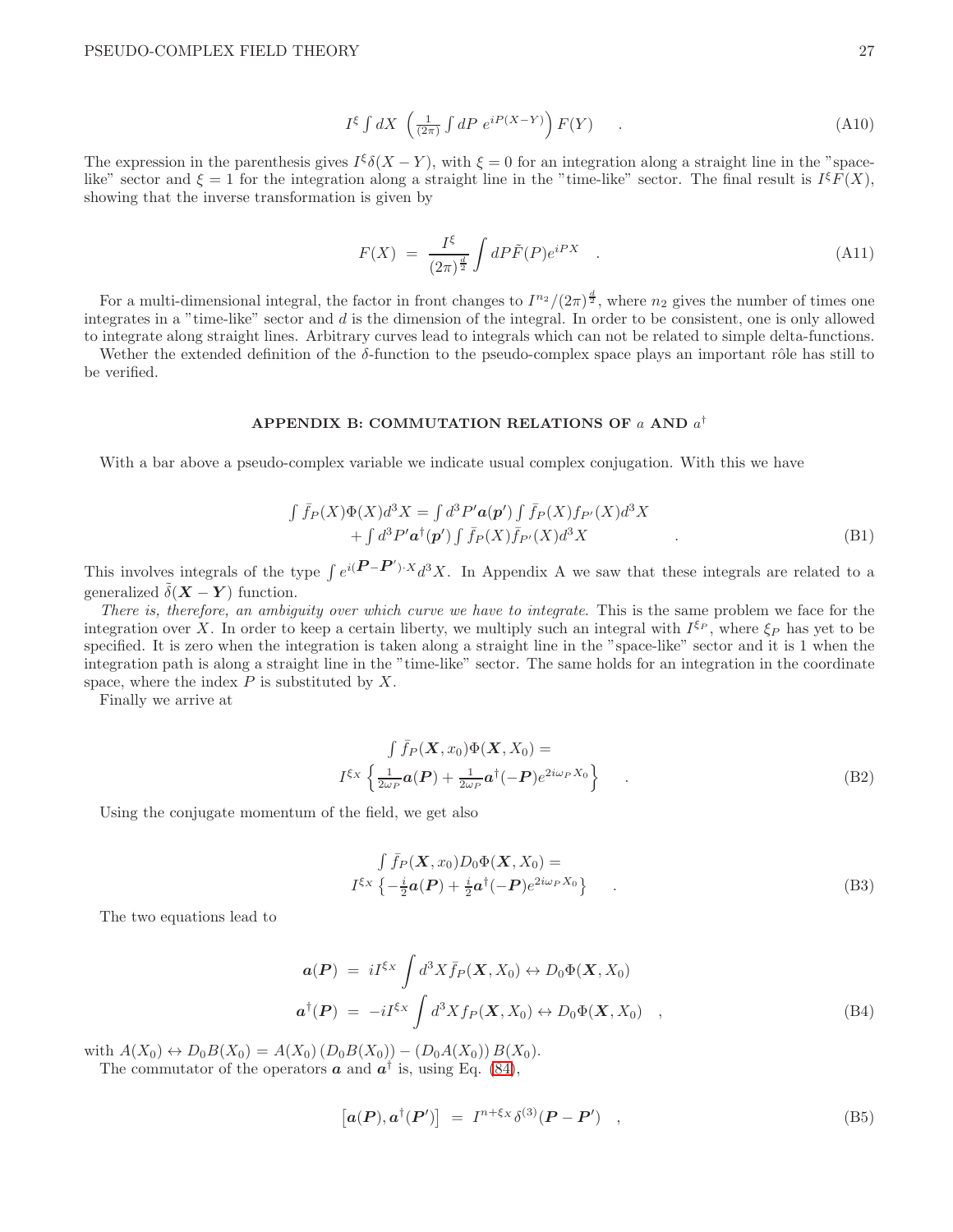where one integration in  $X$  had to be performed.

It depends now very much on the path of integration, which quantization property we obtain of the operators  $\boldsymbol{a}$ and  $a^{\dagger}$ . This might have also consequences on the physical theory, which are not clear yet.

Conversely, starting from the commutation relation [\(B5\)](#page-26-0) of the creation and annihilation operators, the one for the field and its conjugate momentum is

$$
[\Phi(\mathbf{X}, X_0), \Pi(\mathbf{Y}, X_0)] = iI^{n+\xi_x+\xi_p}\delta^{(3)}(\mathbf{X} - \mathbf{Y}) , \qquad (B6)
$$

which requires to set  $\xi_x + \xi_p$  to even values, for reasons of consistency to Eq. [\(84\)](#page-15-0). This implies that either both are zero or both are 1. It is not clear what an integration along the pseudo-imaginary axis of the momentum means, i.e., the case  $\xi_x = \xi_p = 1$ ..

- <span id="page-27-0"></span>[1] W. Greiner and J. Reinhardt, *Quantum Electrodynamics*, 3rd ed. (Springer, Heidelberg, 2003).
- <span id="page-27-1"></span>[2] M Takeda et al., *Phys. Rev. Lett.* 81, 1163 (1998).
- <span id="page-27-2"></span>[3] D. J. Bird et al., *Astrophys. J.* 441, 144 (1995); Astrophys. J. 424, 491 (1994); Phys. Rev. Lett. 71, 3401 (1993).
- <span id="page-27-3"></span>[4] M. A. Lawrence, R. J. O. Reid and A. A. Watson, *J. Phys. G* 17, 773 (1991).
- <span id="page-27-4"></span>[5] N. N. Efimov et al., *Proceedings of the International Symposium on Astrophysical Aspects of the Most Energetic Cosmic Rays*, Eds. M. Nagano and F. Takahara, (World Scientific, Singapore, 1991), p. 20.
- <span id="page-27-5"></span>[6] K. Greisen, *Phys. Rev. Lett.* 16, 748 (1966).
- <span id="page-27-6"></span>[7] G. T. Zatsepin and V. A. Kuzmin, *JETP Lett.* 4, 78 (1966).
- <span id="page-27-7"></span>[8] R. U. Abbasi et al., [astro-ph/0703099,](http://arxiv.org/abs/astro-ph/0703099) (2007).
- <span id="page-27-8"></span>[9] J. W. Cronin, *Nucl. Phys. B (Proc. Supl.)* 28, 78 (1992).
- <span id="page-27-9"></span>[10] The Pierre Auger Collaboration, [astro-ph/0606619.](http://arxiv.org/abs/astro-ph/0606619)
- <span id="page-27-10"></span>[11] G. Amelino-Camelia and T. Piran, *Phys. Rev. D* 64, 036005 (2001).
- <span id="page-27-11"></span>[12] G. Amelino-Camelia, *Int. J. Mod. Phys. D* 11, 35 (2002).
- <span id="page-27-12"></span>[13] R. Borissov, S. Major and L. Smolin, *Class. Quant. Grav.* 13, 3183 (1996).
- <span id="page-27-13"></span>[14] G. Yu. Bogoslovsky and H. F. Goenner, *Phys. Lett. A* 244, 222 (1998).
- <span id="page-27-14"></span>[15] H. F. Goenner and G. Yu. Bogoslovsky, *Gen. Rel. and Grav.* 31, 1383 (1999).
- <span id="page-27-15"></span>[16] G. Yu. Bogoslovsky and H. F. Goenner, *Gen. Rel. and Grav.* 31, 1565 (1999).
- <span id="page-27-16"></span>[17] O. Bertolami and J. G. Rosa, *Phys. Rev. C* 71, 097901 (2005).
- <span id="page-27-17"></span>[18] S. Coleman and S. L. Glashow, *Physics Letters B* 405, 249 (1997).
- <span id="page-27-18"></span>[19] S. Coleman and S. L. Glashow, *Phys. Rev. D* 59, 116008 (1999).
- <span id="page-27-19"></span>[20] P. O. Hess and W. Greiner, submitted for publication (2007).
- <span id="page-27-20"></span>[21] F. P. Schuller, *Ann. Phys. (N.Y.)* 299, 174 (2002).
- <span id="page-27-21"></span>[22] A. Crumeyrolle, *Annales de la Facult´e de Sciences, Toulouse* 26, 105 (1964).
- <span id="page-27-22"></span>[23] F. P. Schuller, M. N. R. Wohlfarth and T. W. Grimm, *Class. Quant. Grav.* 20, 4269 (2003).
- <span id="page-27-23"></span>[24] F. P. Schuller, *Phys. Lett. B* 540, 119 (2002).
- <span id="page-27-24"></span>[25] F. P. Schuller, *Eur. Phys. J. C* 39 (S3), 13 (2004).
- <span id="page-27-25"></span>[26] I. L. Kantor, A. S. Solodovnikov, *Hypercomplex Numbers. An Elementary Introduction to Algebra*, (Springer, Heidelberg,1989).
- <span id="page-27-26"></span>[27] F. P. Schuller, Ph.D. thesis, University of Cambridge (2003).
- <span id="page-27-27"></span>[28] E. Peschl, *Funktionentheorie*, (BI-Hochschultaschenbücher, Band 131, Mannheim, 1967).
- <span id="page-27-28"></span>[29] W. Greiner, *Classical Mechanics* I and II, 3rd edition, (Springet, Heidelberg, 1989).
- <span id="page-27-29"></span>[30] R. Sexl, H. K. Urbanke, *Relativität, Gruppen, Teilchen*, (Springer, Heidelberg, 1976).
- <span id="page-27-30"></span>[31] W. Greiner and B. Müller, *Quantum Mechanics: Symmetries*, (Springer, Heidelberg, 1994).
- <span id="page-27-31"></span>[32] W. Greiner, J. Reinhardt, *Field Quantization*, (Springer, Heidelberg, 1996).
- <span id="page-27-32"></span>[33] H. Stumpf, *Z. Naturforschung* 55a, 415 (2000).
- <span id="page-27-33"></span>[34] F. W. Stecker, Astropart. Phys. 20, 85 (2003).
- <span id="page-27-34"></span>[35] E. R. Caianiello, *Nuovo Cim. Lett.* 32, 65 (1981).
- <span id="page-27-35"></span>[36] M. Born, *Proc. Roy. Soc. A* 165, 291 (1938).
- <span id="page-27-36"></span>[37] M. Born, *Rev. Mod. Phys.* 21, 463 (1949).
- <span id="page-27-37"></span>[38] S. G. Low, *J. Math. Phys.* 38, 2197 (1997).
- <span id="page-27-38"></span>[39] R. G. Beil, *Found. Phys.* 33, 1107 (2003).
- <span id="page-27-39"></span>[40] S. Tachibana and M. Okumura, *Tohoku Math. J.* 14, 156 (1962).
- <span id="page-27-40"></span>[41] S. G. Low, *J. Phys. A* 35, 5711 (2002).
- <span id="page-27-41"></span>[42] R. G. Beil, *Int. J. Theor. Phys.* 26, 189 (1987).
- <span id="page-27-42"></span>[43] R. G. Beil, *Int. J. Theor. Phys.* 28, 659 (1989).
- <span id="page-27-43"></span>[44] R. G. Beil, *Int. J. Theor. Phys.* 31, 1025 (1992).
- <span id="page-27-44"></span>[45] H. F. Goenner, private communication (2007).